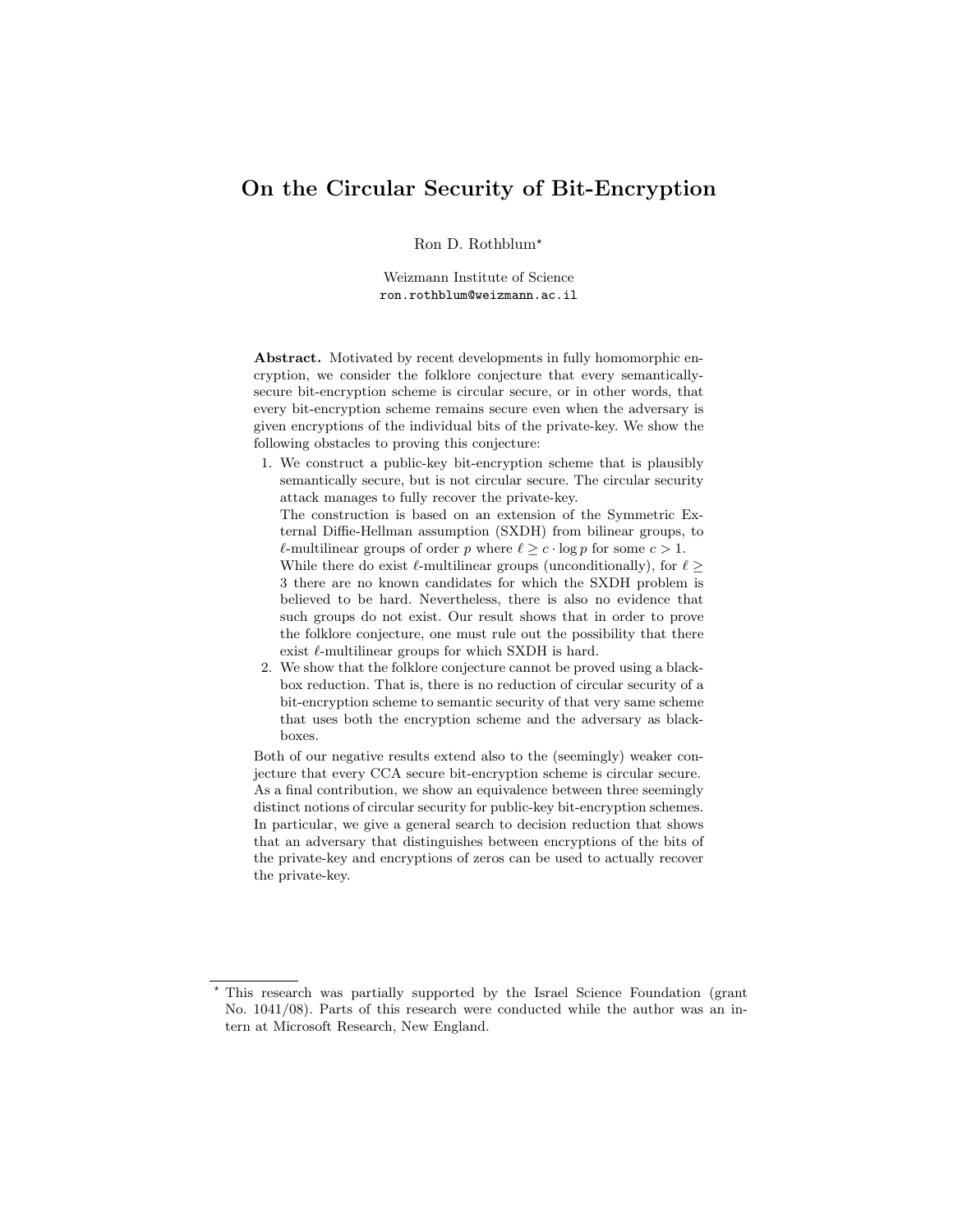# 1 Introduction

Modern cryptographic applications, both practical and theoretical, have led to the study of increasingly complex types of attacks on encryption schemes. For example, chosen plaintext attacks (CPA) and chosen ciphertext attacks (CCA) extend the classical notion of semantic security [?] by allowing an attacker access to encryptions of arbitrary messages of its choice (in the CPA model) and to a decryption oracle (in the CCA model).

A different type of attack that has been recently considered is when the attacker manages to obtain encryptions of messages that are related to the (private) decryption-key. The notion of key dependent message (KDM) security was first considered by Camenisch and Lysyanskaya [?] and (independently) by Black et al.[?]. Informally, an encryption scheme is KDM secure for a class of functions F if it is infeasible to distinguish between an oracle that on input  $f \in \mathcal{F}$  outputs an encryption of f evaluated on the decryption-key and an oracle that just returns encryptions of zeros.

Perhaps the most basic type of KDM attack is one in which the attacker is just given an encryption of the entire decryption-key. Security with respect to such a KDM attack is also known as "circular security" since the key encrypts itself.[1](#page-1-0)

While some encryption schemes have been proved to be circular secure under plausible cryptographic assumptions (e.g.,  $[?, ?]$ ), it is natural to ask whether semantic security actually guarantees circular security. A folklore example shows that this is not the case: given any private-key encryption scheme we can slightly modify the encryption algorithm by checking if the input message is the (symmetric) key itself or not. If not, then the encryption proceeds as usual. But, if the input message equals the key, then the encryption algorithm is modified to output the key in the clear. The resulting scheme is still semantically secure[2](#page-1-1) and yet it is not circular secure, since an adversary that gets an encryption of the key trivially breaks security. The counterexample can be easily extended to the public-key setting by having the encryption algorithm check whether a given input message functions as a "good" decryption-key.[3](#page-1-2)

The foregoing counterexample shows that, in general, semantic security does not suffice for circular security. Motivated by recent developments in fully homomorphic encryption (see Section ??), we restrict our attention to a specific class of encryption schemes - those that encrypt their input bit-by-bit (also called bit-

<span id="page-1-0"></span> $^{\rm 1}$  Circular security may also refer to larger key cycles were there are  $t$  keys arranged in a directed cycle and the adversary sees encryptions under every key of its next neighbor's key. We only consider the case  $t = 1$ .

<sup>&</sup>lt;sup>2</sup> Semantic security follows from the fact that the probability that the message (which is selected before the keys) equals the key is negligible.

<span id="page-1-2"></span><span id="page-1-1"></span><sup>&</sup>lt;sup>3</sup> The (public-key) encryption algorithm can do so by encrypting sufficiently many random messages and checking whether the given input message (used as a decryptionkey) correctly decrypts these ciphertexts.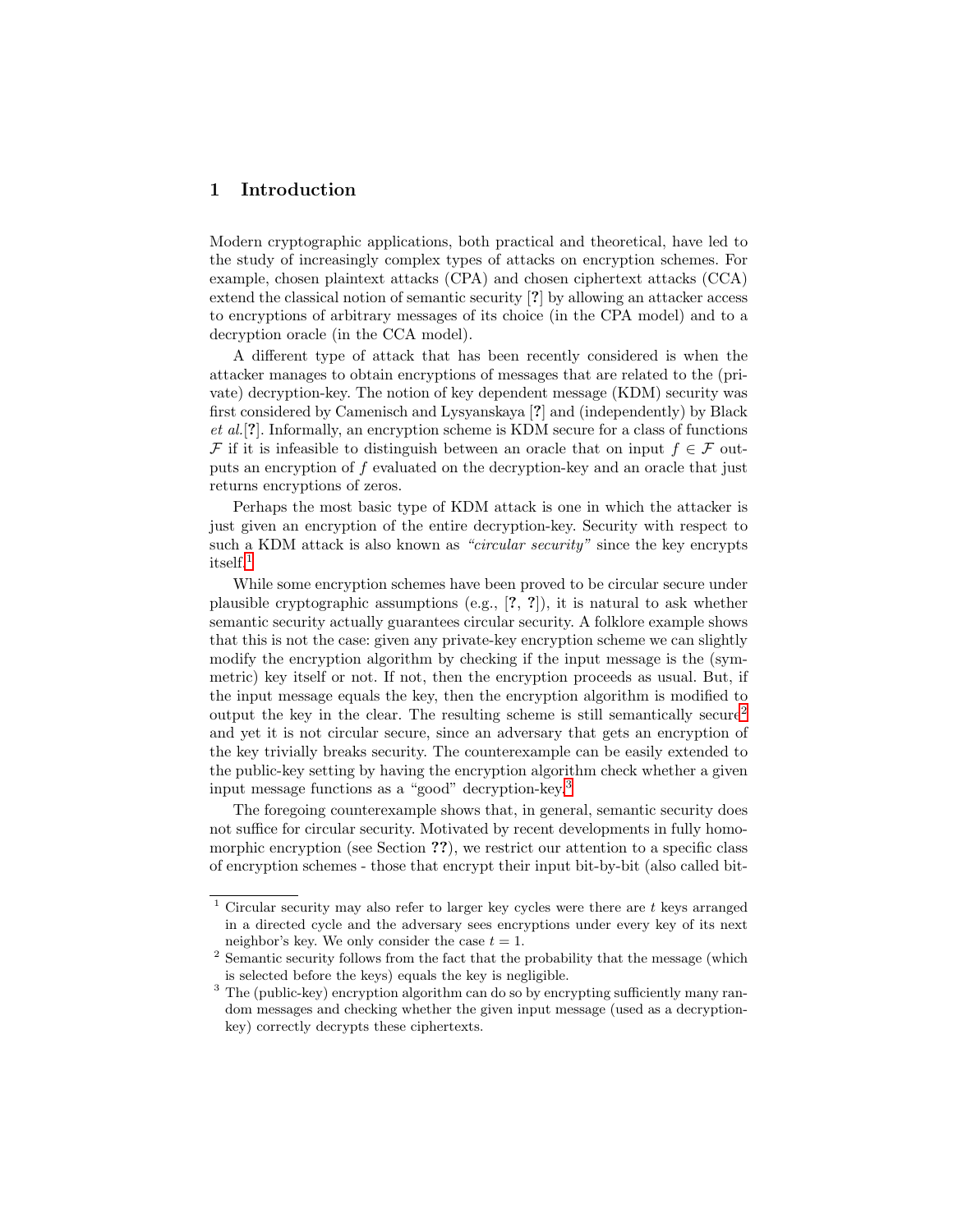encryption schemes).<sup>[4](#page-2-0)</sup> Thus, we ask whether every *bit-encryption* scheme that is semantically secure is also circular secure. An alternative way to phrase the question is whether every semantically secure (either private-key or public-key) encryption scheme remains secure even if the adversary is given encryptions of the individual bits of the decryption-key (in order, of course).

At this point it is worthwhile to point out two ways in which the counterexample (for full fledged encryption schemes) uses the fact that the encryption algorithm is given the entire decryption-key as its message:

- 1. It is easy to identify when the decryption-key is given as the input message to the encryption algorithm (trivially in the private-key setting and almost as easily in the public-key setting); and
- 2. In the semantic security setting, the event that the message equals the decryption-key is sufficiently rare that we can modify the encryption algorithm to handle this event in a special way without jeopardizing security.

In the case of bit-encryption schemes both properties no longer hold and constructing a counterexample seems to be more difficult.<sup>[5](#page-2-1)</sup> In fact, the above has led to a folklore conjecture, which we call the bit-encryption conjecture, that every secure bit-encryption scheme (either private-key or public-key) is in fact circular secure. Let us state this as:

Conjecture 1 (Bit-Encryption Conjecture). Every semantically secure public-key bit-encryption scheme is circular secure.

The focus of this work is to show obstacles to proving the validity of this conjecture. Focusing on the public-key case only strengthens our negative results since every public-key scheme is also a private-key scheme. (In Section ?? we also discuss the (seemingly) weaker conjecture that every CCA secure bit-encryption scheme is circular secure.)

#### 1.1 Our Results

We address the question of circular security for bit-encryption schemes and show the following results:

<span id="page-2-0"></span><sup>4</sup> We assume that the encryption algorithm does not maintain a state between executions. Note that the folklore counterexample for full fledged encryption can be adapted to stateful bit-encryption schemes by having the encryption algorithm record its last  $n$  (single-bit) messages in a buffer (where  $n$  is the length of the decryption-key), and outputting the decryption-key in the clear whenever the buffer equals the decryption-key.

<span id="page-2-1"></span><sup>&</sup>lt;sup>5</sup> In fact, for the very same reasons, even constructing an encryption scheme for logarithmically long messages that is semantically secure but circular insecure seems to be difficult. We note that our negative results extend also to this case but in this work we only discuss the single bit case.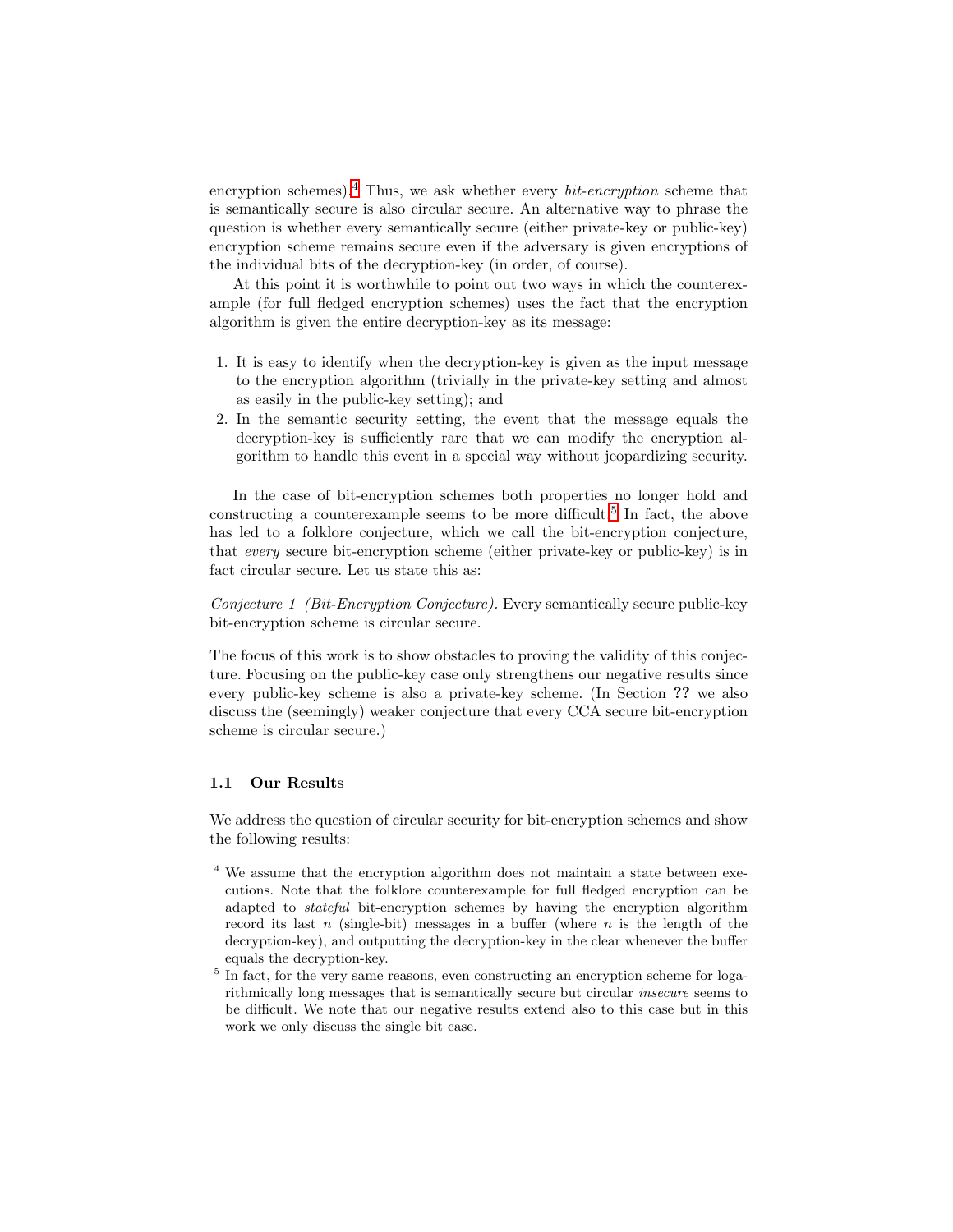A circular insecure bit-encryption scheme based on  $\ell$ -multilinear maps. We construct a (plausibly) semantically secure public-key encryption scheme for which, given encryptions of the bits of the decryption-key, it is possible to fully recover the decryption-key (i.e., the strongest type of attack). The security of our construction is based on an extension of the Symmetric External Diffie-Hellman  $(SXDH)$  assumption (see, e.g.,  $[?,?,?,?]$ ) to multilinear groups, which we describe next.

An  $\ell$ -multilinear map is a (non-degenerate) mapping  $e : G_1 \times \cdots \times G_\ell \to G_T$ where  $G_1, \ldots, G_\ell$  and  $G_T$  are cyclic groups of prime order p, such that for every  $g_1 \in G_1, \ldots, g_\ell \in G_\ell$ , every  $i \in [\ell]$  and  $a \in \mathbb{Z}_p$  it holds that

$$
e(g_1,\ldots,g_i^a,\ldots,g_\ell)=e(g_1,\ldots,g_\ell)^a.
$$

Recall that, informally, the Decisional Diffie Hellman (DDH) assumption is said to hold in the cyclic group  $G$  if it is infeasible to distinguish between  $g, g^a, g^b, g^{ab}$  and  $g, g^a, g^b, g^c$  where g is a generator of G and a, b and c are random exponents. The standard SXDH assumption extends the DDH assumption to 2 multilinear (a.k.a bilinear) groups by stating that there exist groups  $(G_1, G_2)$ equipped with a bilinear map for which the DDH assumption holds (separately) for each one of the groups  $G_1$  and  $G_2$ . We further extend the SXDH assumption by assuming that there exist  $\ell$ -multilinear groups for which DDH is hard in each one of the  $\ell$  groups. For our result to hold we need  $\ell \geq c \cdot \log p$  for some  $c > 1$ .

Since, for  $\ell > 2$ , we do not have candidate  $\ell$ -multilinear groups for which we conjecture SXDH to be hard, we do not interpret our construction as a counterexample, but rather as an obstacle to proving the bit-encryption conjecture (Conjecture ??). Our construction shows that in order to prove that every semantically secure bit-encryption scheme is circular secure one would have to rule out the existence of  $\ell$ -multilinear groups for which SXDH is hard.

The possibility of constructing  $\ell$ -multilinear group schemes for which discrete log is hard was previously considered by Boneh and Silverberg [?], who showed cryptographic applications of multilinear maps as well as difficulties in constructing such group schemes based on known techniques in algebraic geometry. We note that [?] only considered the special case of  $G_1 \equiv \ldots \equiv G_\ell$  and the hardness of discrete log for  $G_1$  (in fact, if  $G_1 \equiv \ldots \equiv G_\ell$  then SXDH becomes trivially  $\cos(y^6)$  $\cos(y^6)$  $\cos(y^6)$ .

We also note that the *standard* SXDH assumption was previously used in the context of circular security by Acar et al.[?] and Cash et al.[?]. Both Acar et al. and (independently) Cash et al. address the question of whether every encryptionscheme (not necessarily a bit-encryption scheme) is secure if the adversary gets a key-cycle of length 2. They show strong negative evidence by constructing an encryption scheme (that is not a bit-encryption scheme) that is semantically secure based on (standard) SXDH but is insecure if the adversary gets a key

<span id="page-3-0"></span> $6$  Using the fact that the groups are equals, we can solve DDH in  $G_1$ . Specifically, given  $g, g^a, g^b, g^c \in G_1$  just compare  $e(g^a, g^b, g, \ldots, g)$  and  $e(g^c, g, \ldots, g)$ , where we use the fact that  $g^b \in G_2 = G_1$ . If  $c = ab$  then equality holds but if c is random then the two values are different with overwhelming probability.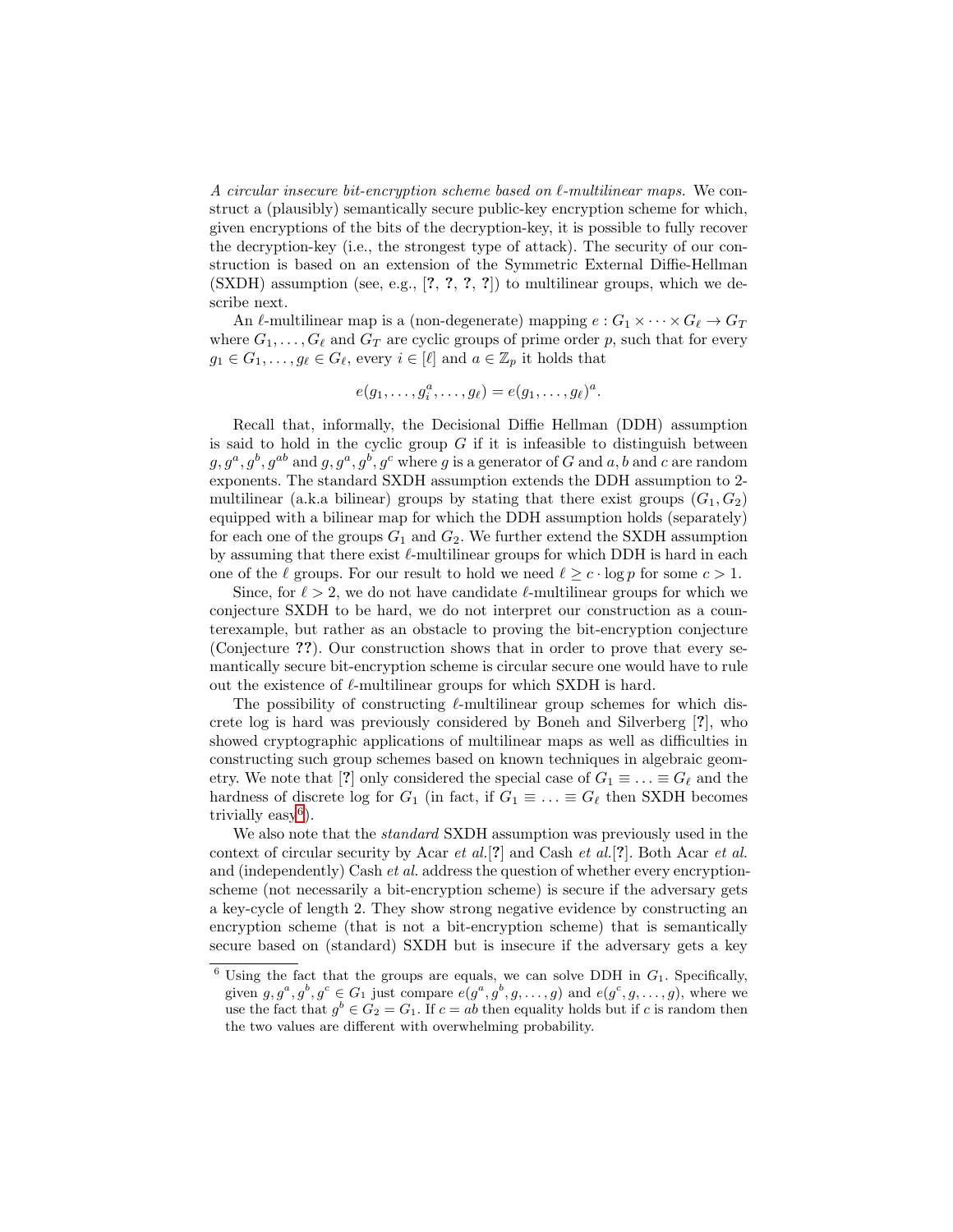cycle of length 2. In contrast, we show a *bit-encryption* scheme (based on the aforementioned extension of SXDH to multilinear groups) that is insecure when the adversary gets a cycle of length 1, that is, an encryption of the secret key (see the discussion above for why bit-encryption is more interesting in this context).

Impossibility of black-box reductions. We show that a black-box reduction cannot be used to prove the bit-encryption conjecture. Our black-box impossibility result differs from standard black-box impossibility results in that we do not consider the possibility of constructing a circular secure bit-encryption from any semantically-secure bit-encryption but rather the question of whether every semantically secure bit-encryption is by itself already circular secure.

In other words, we prove that there cannot exist a general black-box reduction that transforms any circular security attack into a semantic security attack. By black-box we mean that the reduction uses both the attack and the primitive (in our case the encryption scheme) in a black-box manner (for a discussion of different types of black-box separations, see [?]).

We note that for the application to fully homomorphic encryption (see Section ??), a construction of a circular-secure scheme from any bit-encryption scheme would most likely not be helpful. Indeed, in order to be useful, such a construction would have to preserve both the homomorphic properties and the decryption depth (for the bootstrapping operation). Thus, we focus on the question of whether every bit-encryption scheme is by itself circular secure.

We mention that Haitner and Holenstein [?] also showed a (different) blackbox impossibility result for KDM security. See the full version for a comparison of the results.

From indistinguishability to key-recovery. We show an equivalence between three natural notions of circular security for public-key bit-encryption schemes. In all three scenarios we give the adversary access to an oracle that on input  $i$  returns an encryption of the  $i$ -th bit of the decryption-key. We refer to this oracle as the KDM oracle. The three security notions differ in the task that a hypothetical adversary, which has access to the KDM oracle, has to accomplish in order to be deemed successful (i.e., break security). We consider the following possible tasks:

- 1. The adversary needs to fully recover the decryption-key.
- 2. The adversary gets as input an encryption of a random bit and needs to guess the value of this bit.
- 3. The adversary is given access to either the KDM oracle or an oracle that always returns encryptions of 0 and needs to distinguish in which of the two cases it is. This is the standard notion of circular security as defined in [?, ?].

We show that the three foregoing notions are actually equivalent. In particular, this result implies a general search to decision reduction that transforms any circular security distinguisher into an adversary that, given access to the KDM oracle, can fully recover the decryption-key d. (In contrast, in the setting of semantic security, finding the key can be a much harder task than recovering the message from the ciphertext.)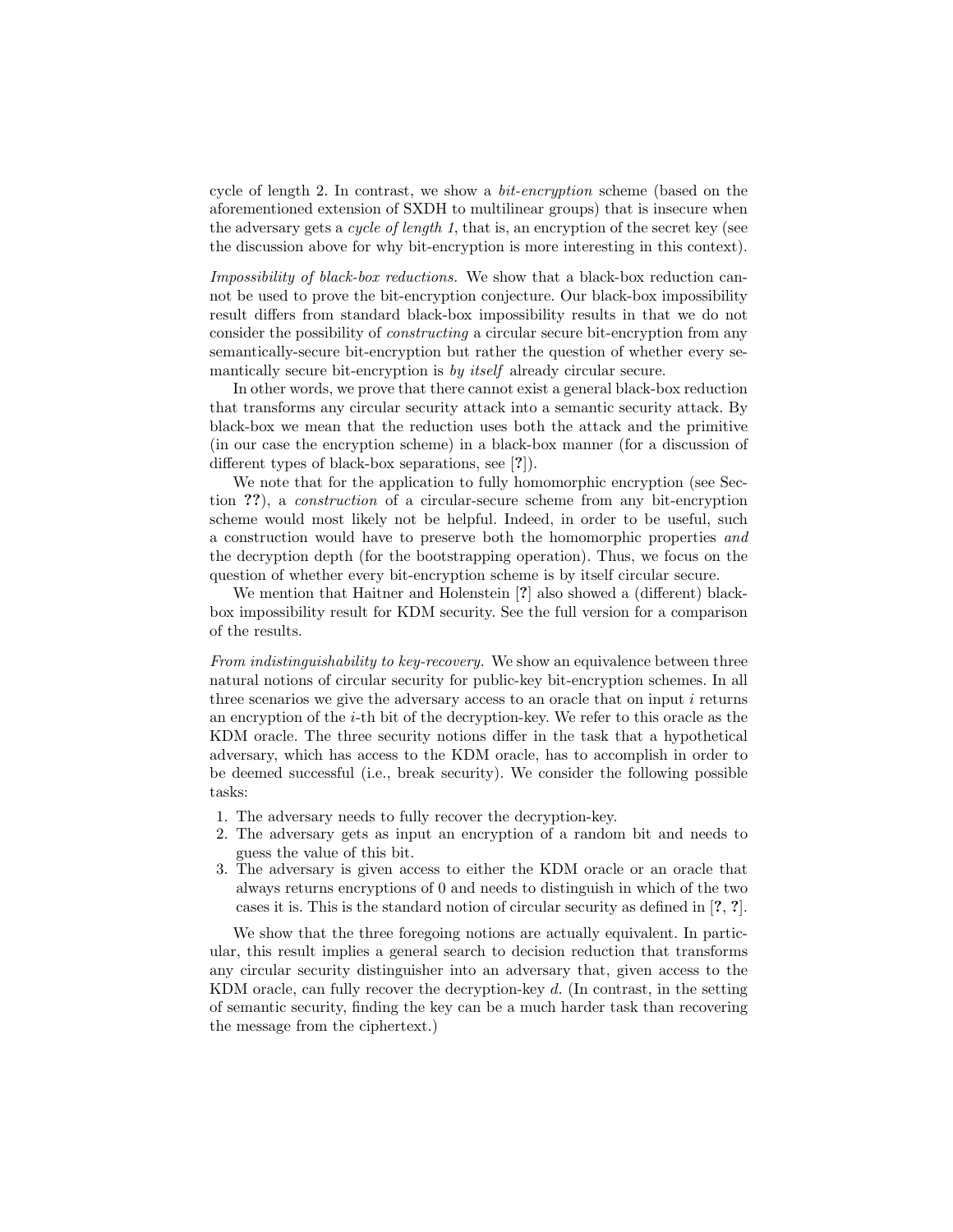## 1.2 Connection to Fully Homomorphic Encryption and Full KDM Security

Other than being an interesting and natural question on its own, the question of circular security for bit-encryption schemes is further motivated by recent breakthroughs in the construction of fully homomorphic encryption schemes (FHE) and fully KDM secure encryption schemes.

Fully Homomorphic Encryption. Informally, an FHE is an encryption scheme for which given an encryption of a message  $m$  and any circuit  $C$ , one can compute an encryption of  $C(m)$  without knowing the decryption-key.

Gentry [?] constructed the first FHE and gave a general technique called bootstrapping for the construction of FHE schemes. Gentry's idea is to first construct an encryption scheme that is somewhat homomorphic (that is, homomorphic with respect to some limited class of circuits), and then, using the bootstrapping technique, to transform it into an FHE. The bootstrapping technique inherently uses the assumption that the underlying somewhat homomorphic encryption is circular secure.[7](#page-5-0) Since most of these schemes are bit encryption schemes and their circular security is only conjectured and not proved (based on their semantic security), the question of circular security for bit-encryption is especially important for the construction of secure FHE. In particular, proving the bit-encryption conjecture would establish the existence of an FHE based solely on (say) the hardness of the learning with errors (LWE) problem (see [?]).

Our KDM equivalence theorem for bit-encryption (see end of Section ??) is also of particular interest to the current candidate FHE schemes. As alluded to above, the theorem implies that a KDM distinguisher can be used to construct an attacker that given access to the KDM oracle actually finds the decryption-key. However, for the current candidate fully homomorphic bit-encryption schemes, the KDM oracle can actually be simulated using only the public-key.[8](#page-5-1) Thus, the equivalence theorem gives a generic (and simple) search to decision reduction for these schemes that transforms any attack that breaks semantic security into an attack that finds the decryption-key (without using an external KDM oracle).

Full KDM Security from Semantic Security. An additional motivation for the study of the circular security of bit-encryption schemes arises from the recent

<span id="page-5-0"></span><sup>7</sup> Actually, there are two variants of the bootstrapping technique. The one that we refer to assumes circular security and constructs an FHE. The other variant does not assume circular security but only achieves leveled FHE (i.e., an encryption scheme that is homomorphic with respect to any circuit of some a priori fixed depth) and also increases the length of the public-key multiplicatively in the depth of supported circuits.

<span id="page-5-1"></span><sup>8</sup> This follows from the facts that (1) the public-key of these schemes actually contains encryptions of the bits of the decryption-key (for bootstrapping), and (2) ciphertexts can be re-randomized. An oracle query for the i-th bit of the decryption-key can be simulated by re-randomizing the ciphertext in the public-key that is an encryption of the i-th bit of the decryption-key.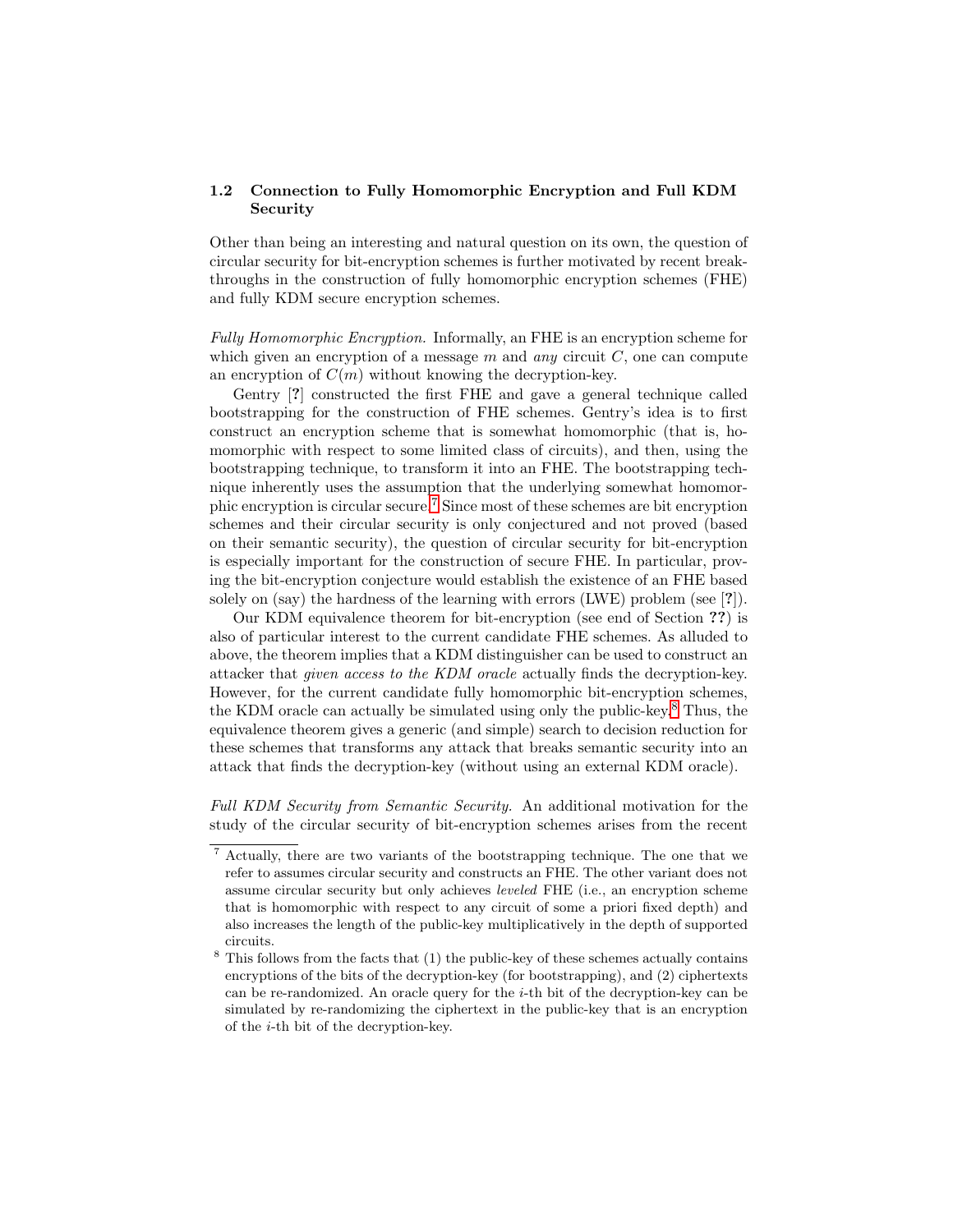work of Applebaum [?] (following [?, ?]) who showed an amplification theorem for KDM security. Specifically, [?] showed that an encryption scheme that is KDM secure for any fixed class of polynomial-size circuits, can be constructed from an encryption scheme that is KDM secure only with respect to the class of projections and negation of projections (i.e., any function f of the form  $f(d) = d_i$ or  $f(d) = 1 - d_i$ . Thus, proving a slightly stronger variant of the bit-encryption conjecture would imply that semantic security is a sufficient assumption for the construction of a very strong form of KDM security.

#### 1.3 Chosen Ciphertext Security vs. Circular Security

Recall that an encryption scheme is CCA-2 secure if it is semantically secure even when the attacker has access to a decryption oracle that decrypts any ciphertext other than the challenge ciphertext.

Since we show difficulties to proving that every semantically secure bitencryption is circular secure, it is natural to ask whether a stronger notion of security, such as CCA security, might instead suffice. We first note that our black-box impossibility result extends also to this case. That is, we show that there is no blackbox reduction of circular-security even to CCA-2 security.

Actually, assuming the existence of doubly-enhanced trapdoor permutations, the conjecture that every CCA bit-encryption scheme is circular-secure is equivalent to the bit encryption conjecture. This equivalence follows from the fact that the Naor-Yung paradigm [?] transforms a semantically secure but circular insecure scheme into a CCA secure but circular insecure one.[9](#page-6-0) Using this observation we can extend our construction of a circular-insecure bit-encryption scheme (based on multilinear SXDH, see Section ??) to a CCA-2 secure but circularinsecure bit-encryption scheme (assuming, in addition to multilinear SXDH, the existence of doubly-enhanced trapdoor permutations).<sup>[10](#page-6-1)</sup>

Remark. We also mention that the converse direction that asks whether every circular secure bit-encryption scheme is also CCA secure is in fact false (assuming that there exist circular secure bit-encryption schemes at all). For example, taking any circular secure scheme and modifying it by adding to the public-key an encryption of the decryption-key, yields a scheme that is circular secure but is not even CCA-1 secure.

<span id="page-6-0"></span> $9$  Recall that the Naor-Yung paradigm consists of a double encryption of the plaintext using independent keys and a non-interactive zero-knowledge (NIZK) proof of consistency. A circular security attack on the underlying scheme immediately translates into a circular security attack on the constructed CCA secure scheme. Note that the Naor-Yung transformation can be made to achieve not only CCA-1 security but even CCA-2 security (see [?] or [?]).

<span id="page-6-1"></span> $^{10}\,$  We note that this equivalence does not directly imply the extension of our black-box result to the CCA case because the Naor-Yung transformation makes non blackbox use of the encryption scheme. Instead we prove the extension of the black-box result directly (without even assuming the existence of doubly-enhanced trapdoor permutations).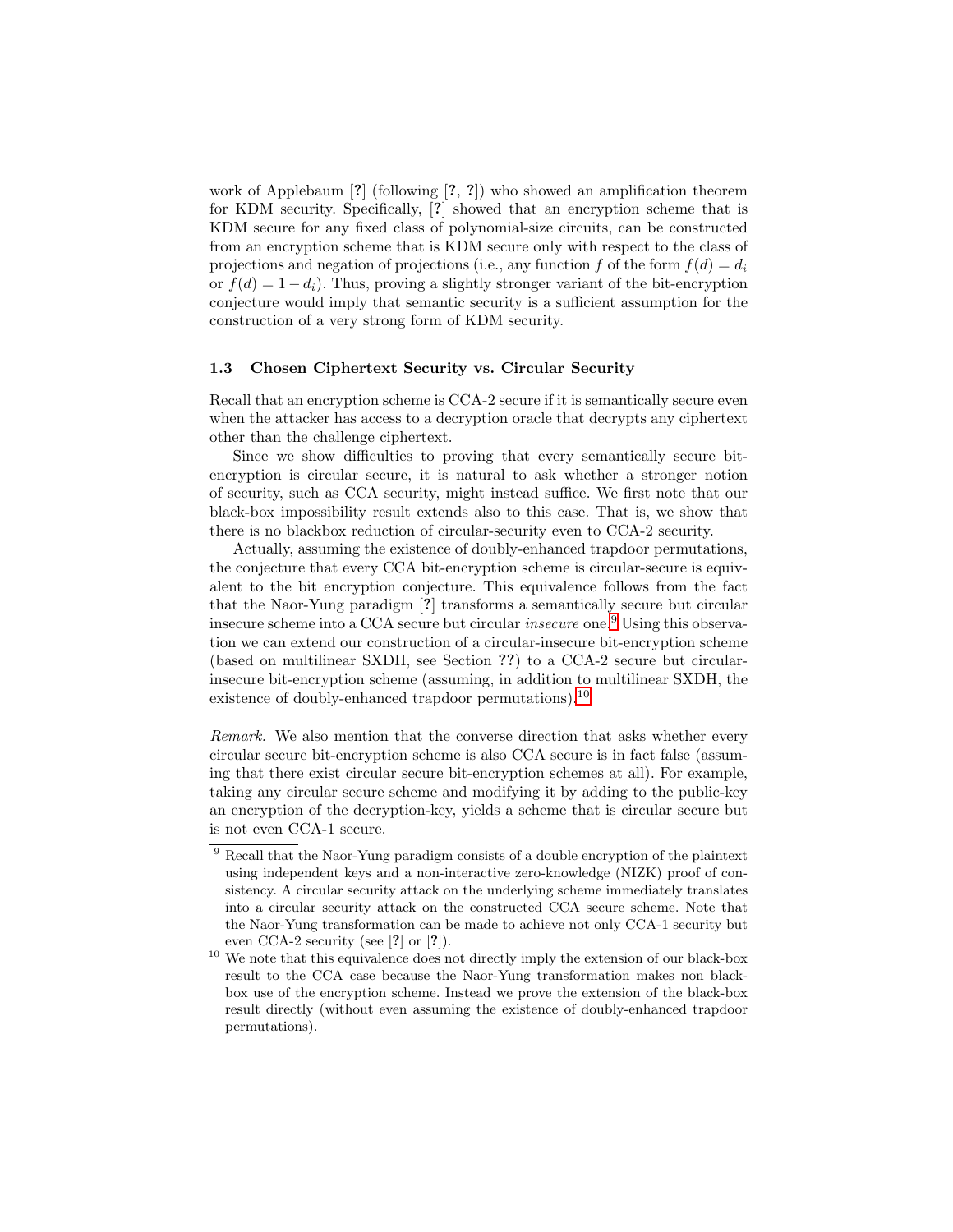#### Organization

In Section ?? we define KDM security and the cryptographic assumptions that we will use. In Section ?? we present our "multilinear map" based circular insecure bit-encryption scheme. In Section ?? we prove the equivalence of three notions of KDM security. Finally, in Section ??, we present our black-box impossibility result.

# 2 Preliminaries

We denote by  $x \in_R S$  a random variable x that is uniformly distributed in the set S.

Semantic Security and CCA Security. In this work we consider only bit-encryption schemes, that is, encryption schemes that encrypt only single bit messages. We use the standard definition of semantic-security and CCA security (as in [?]) restricted to single-bit messages.

## 2.1 KDM and Circular Security for Bit-Encryption

To model KDM security we need to specify what information is given to the adversary and what it means for the adversary to break security. The former is the simpler of the two - we simply give the adversary access to an oracle (henceforth called the KDM oracle) that on input i returns a (random) encryption of the  $i$ -th bit of the decryption-key. Formally, for a pair  $(e, d)$  of encryption and decryption keys, we define an oracle  $O_{e,d}(i)$  which on input  $i \in ||d||$  returns  $Enc_e(d_i)$ .

Turning to the second part of the definition, we consider three possible ways in which an adversary can break security. The strongest type of attack (which corresponds to the weakest definition of security) that we consider is full key recovery. Security against this type of attack means that no efficient adversary, which gets encryptions of the individual bits of the decryption-key, can find the entire decryption-key. Using the definition of the oracle  $O_{e,d}$  we can define circular security of bit-encryption with respect to key-recovery:

Definition 2. A public-key bit-encryption scheme (KeyGen, Enc, Dec) is circular secure with respect to key recovery if for every probabilistic polynomial-time oracle machine A it holds that

$$
\Pr_{(e,d)\leftarrow KeyGen(1^n)} \left[ A^{O_{e,d}}(e) = d \right] < \text{neg}(n).
$$

It is worth noting that, in contrast to the semantic security setting, in the KDM setting the decryption-key is information theoretically determined and therefore there is at least some hope to recover the actual decryption-key used by the scheme. $11$ 

<span id="page-7-0"></span> $11$  In the semantic security model, there may be many decryption keys corresponding to the same encryption-key and a semantic security adversary (which only has access to functions of the encryption-key) cannot hope to always find the particular decryption-key being used.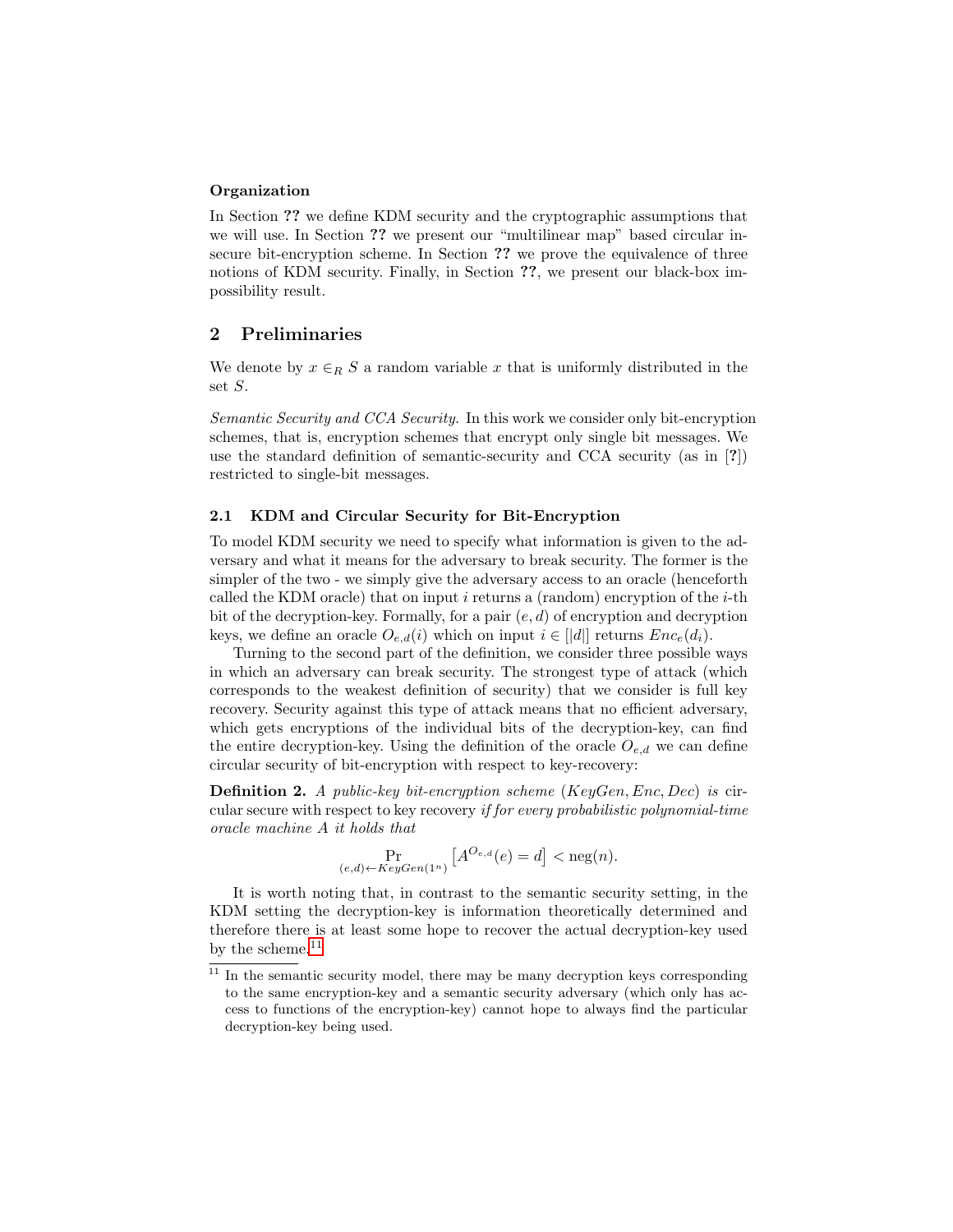Next, we consider an adversary that is given an encryption of a random bit, as well as access to the KDM oracle, and needs to guess the value of the bit:

Definition 3. A public-key bit-encryption scheme is circular secure with respect to message recovery if for every probabilistic polynomial-time oracle machine A it holds that

$$
\Pr_{\substack{(e,d)\leftarrow KeyGen(1^n),\\b\in_R\{0,1\}}} \left[A^{O_{e,d}}(e,Enc_e(b)) = b\right] < \frac{1}{2} + \text{neg}(n).
$$

Lastly, we consider the standard definition of circular security as put forth by [?, ?]. Their definition requires that if be infeasible for an adversary to distinguish between the KDM oracle and an "all zeros" oracle that always returns encryptions of 0. Formally, for an encryption-key  $e$ , we define  $J<sub>e</sub>$  to be an oracle that on input i just returns  $Enc_e(0)$  (i.e., an encryption under e of the bit 0). In contrast to the two prior definitions, indistinguishability of oracles does not inherently imply semantic security and therefore we explicitly add this requirement.

Definition 4. A semantically-secure public-key bit-encryption scheme is circular secure with respect to indistinguishability of oracles if for every probabilistic polynomial-time oracle machine A it holds that

$$
\left|\Pr_{(e,d)\leftarrow KeyGen(1^n)}\left[A^{O_{e,d}}(e) = 1\right] - \Pr_{(e,d)\leftarrow KeyGen(1^n)}\left[A^{J_e}(e) = 1\right]\right| < \text{neg}(n).
$$

In Section ?? we show that the three notions of circular security presented above are actually equivalent.

#### 2.2 Hardness assumptions in bilinear and  $\ell$ -multilinear groups

We first define bilinear and  $\ell$ -multilinear maps and then define the computational assumptions that we use.

An  $\ell$ -multilinear map is a non-degenerate<sup>[12](#page-8-0)</sup> function  $e: G_1 \times \cdots \times G_\ell \to G_T$ , where  $G_1, \ldots, G_\ell, G_T$  are cyclic groups of prime order p such that for every  $g_1 \in G_1, \ldots, g_\ell \in G_\ell$ , every  $i \in [\ell]$  and  $a \in \mathbb{Z}_p$ , it holds that:

$$
e(g_1,\ldots,g_i^a,\ldots,g_\ell)=e(g_1,\ldots,g_\ell)^a.
$$

An  $\ell$ -multilinear group scheme is an algorithm that for every security parameter n produces a description of  $\ell+1$  groups of order p (where p is an n-bit prime) together with an efficiently computable  $\ell$ -multilinear map that maps the first  $\ell$  groups to the  $(\ell + 1)$ -th group:

<span id="page-8-0"></span> $\frac{12}{12}$  By degenerate we mean a function that maps all inputs to the identity element of  $G_T$ .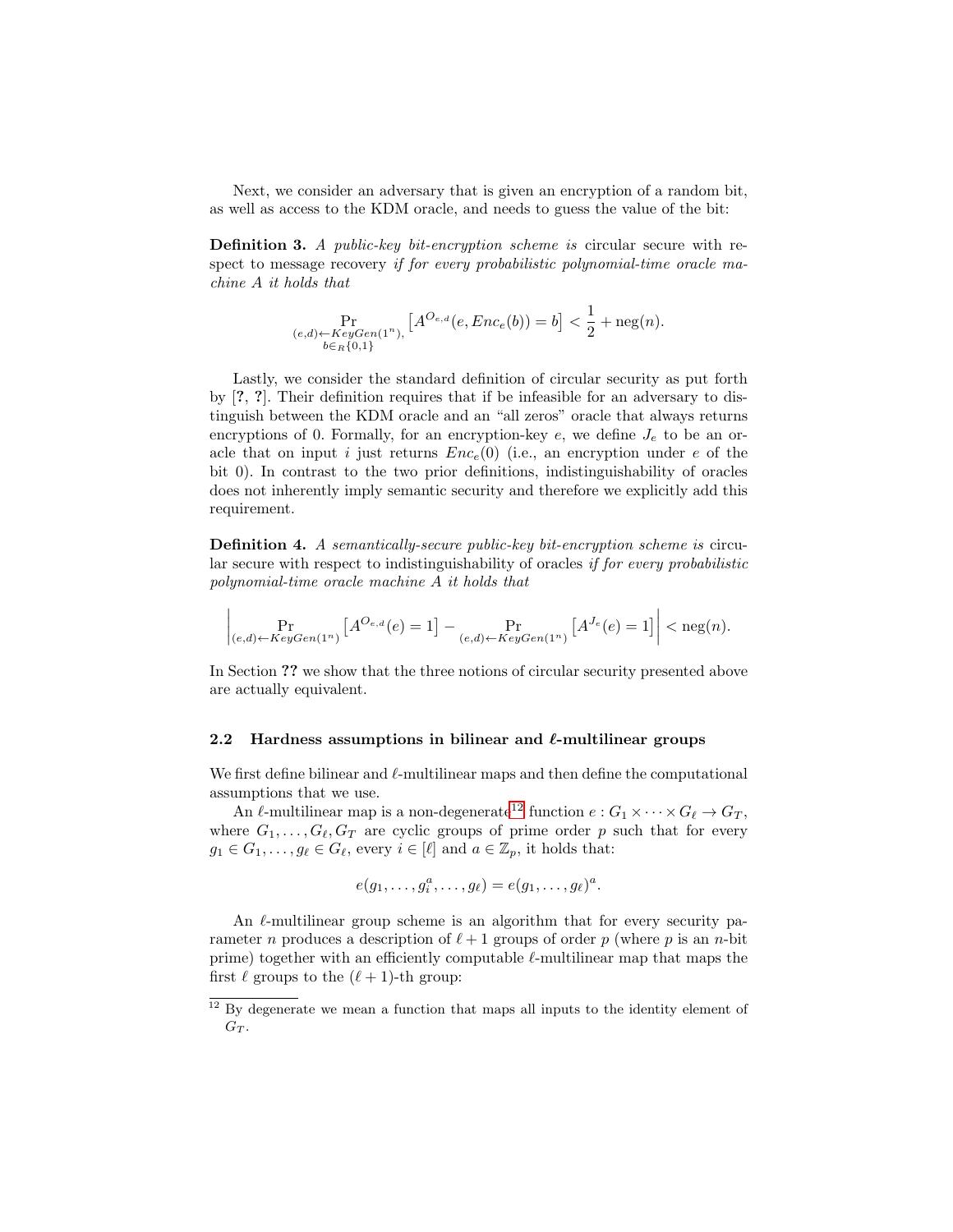**Definition 5.** Let  $\ell = \ell(n)$  be a polynomially bounded function. An  $\ell$ -multilinear group scheme is a probabilistic polynomial-time algorithm  $GS$  that on input  $1<sup>n</sup>$ outputs params =  $(p, (G_1, ..., G_\ell, G_T), (g_1, ..., g_\ell, g_T), e)$  where  $2^{n-1} < p < 2^n$ is an n-bit prime,  $G_1, \ldots, G_\ell$  and  $G_T$  are concise descriptions of  $\ell + 1$  groups of order p (that allow efficient evaluation of the group operation), with the respective generators  $g_1, \ldots, g_\ell, g_T$  and  $e: G_1 \times \cdots \times G_\ell \to G_T$  is a concise description of an efficiently computable  $\ell$ -multilinear map.

For every  $\ell$  there exist trivial examples of  $\ell$ -multilinear group schemes. However, our computational hardness assumptions do not hold for these trivial ex-amples.<sup>[13](#page-9-0)</sup> In fact, for  $\ell > 3$  we do not know of a candidate  $\ell$ -multilinear group scheme for which the discrete log problem is believed to be hard (in any of the groups). Nevertheless, there is also no negative evidence that such group schemes do not exist. For  $\ell \leq 2$  there do exist candidate group schemes for which discrete log is conjectured to be hard (discussed next).

Computational Assumptions. Loosely speaking, the DDH assumption for a cyclic group G states that the distributions  $(g, g^a, g^b, g^{ab})$  and  $(g, g^a, g^b, g^c)$  are computationally indistinguishable, where  $g$  is a generator of  $G$  and  $a, b$  and  $c$  are random exponents. The SXDH assumption extends DDH to 2-multilinear (a.k.a bilinear) groups by assuming that there exist groups  $G_1, G_2$  equipped with a bilinear map such that the DDH assumption holds for both  $G_1$  and  $G_2$  (separately). We further extend SXDH to the  $\ell$ -multilinear SXDH assumption which states that there exists an  $\ell$ -multilinear group scheme for which DDH is hard for all  $\ell$  groups  $G_1, \ldots, G_\ell$ . Note that 1-multilinear SXDH corresponds exactly to DDH and that 2-multilinear SXDH corresponds to the standard SXDH assumption. We emphasize that we only have candidate group schemes for which the  $\ell$ -multilinear SXDH assumption is conjectured to hold for  $\ell \leq 2$  (see, e.g.,  $[?, ?, ?, ?]$ ).

Definition 6. The  $\ell$ -multilinear SXDH assumption states that there exists an  $\ell$ -multilinear group scheme GS such that for every function  $i: \mathbb{N} \to \mathbb{N}$  for which  $i(n) \in [\ell(n)],$  the following ensembles are computationally indistinguishable:

- 1.  ${params, i(n), g_{i(n)}^a, g_{i(n)}^b, g_{i(n)}^{ab} }$ <sub>n∈N</sub>; and
- 2.  ${parans, i(n), g^{a}_{i(n)}, g^{b}_{i(n)}, g^{c}_{i(n)}}_{n \in \mathbb{N}}$

where  $a, b, c \in_R \mathbb{Z}_p$  and params  $\stackrel{\text{def}}{=} (p, (G_1, \ldots, G_\ell, G_T), (g_1, \ldots, g_\ell, g_T), e)$  is distributed as  $GS(1^n)$ .

<span id="page-9-0"></span><sup>&</sup>lt;sup>13</sup> A trivial example of an  $\ell$ -multilinear group scheme is when  $G_1, \ldots, G_\ell$  are all the additive group mod p. Since exponentiation in the additive group corresponds to modular multiplication, being multilinear means that for every  $a, z_1, \ldots, z_\ell \in \mathbb{Z}_p$  it holds that  $e(z_1,\ldots,a\cdot z_i,\ldots,z_\ell)=a\cdot e(z_1,\ldots,z_\ell)$ . Hence, the mapping  $e(z_1,\ldots,z_\ell)=$ that  $e(z_1, \ldots, a \cdot z_i, \ldots, z_\ell) = a \cdot e(z_1, \ldots, z_\ell)$ . Hence, the mapping  $e(z_1, \ldots, z_\ell) = \prod_{i=1}^{\ell} z_i \mod p$  is a multilinear map for these groups. Note however that discrete log in the additive group is equivalent to modular division and can be efficiently computed.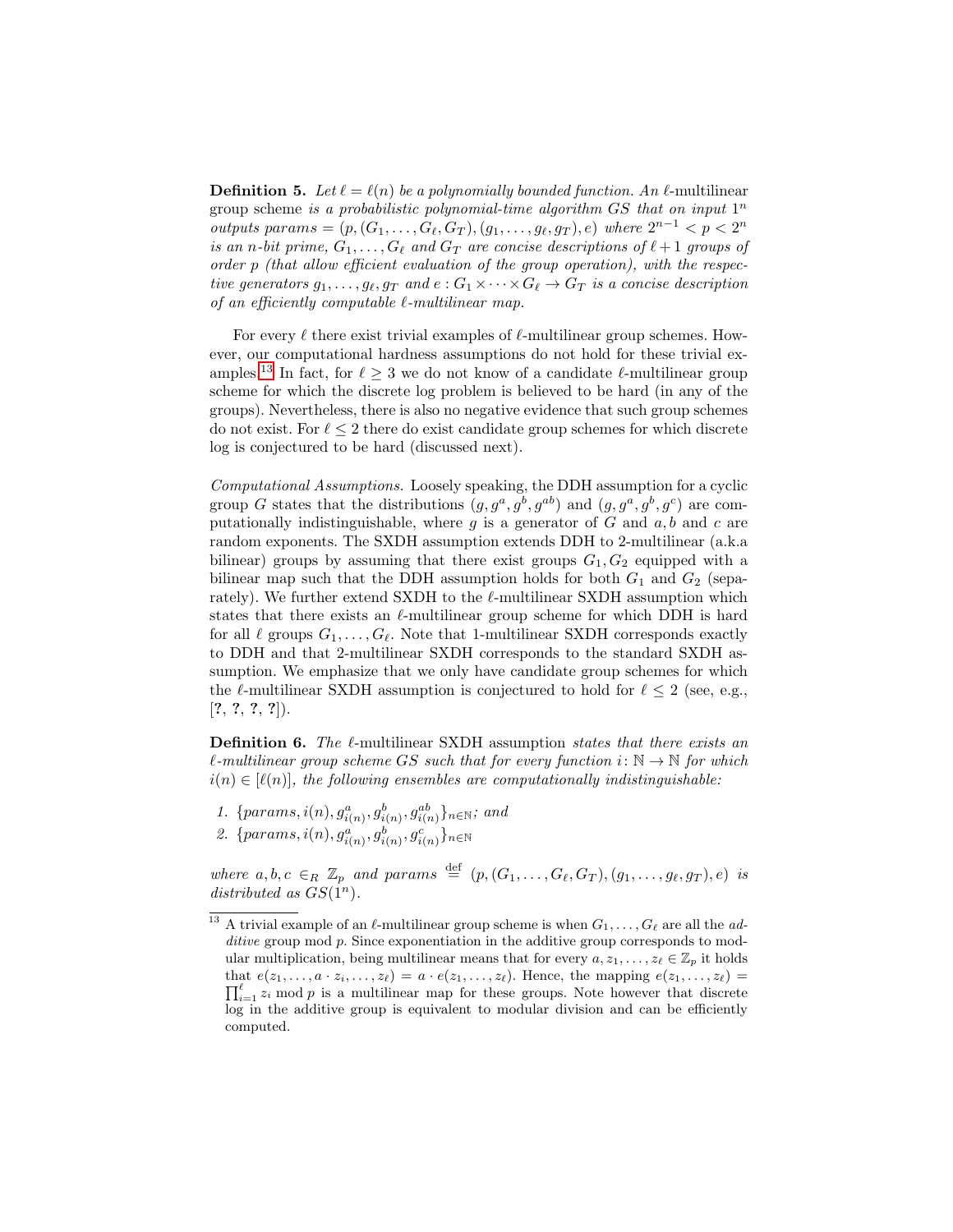## 3 A Circular Insecure Bit-Encryption Scheme

In this section we show a construction of a bit-encryption scheme  $(KeyGen, Enc, Dec)$ that is (plausibly) semantically secure but is not circular secure. In Section ?? we present the construction and prove its correctness. See the full version for the proof of semantic security (based on the hardness of  $\ell$ -multilinear SXDH, for  $\ell > c \cdot \log p$  for some constant  $c > 1$ ). In Section ?? we use the multilinear map to show a circular security attack on the scheme.

*Notation.* For a matrix X, we let  $X[i, j]$  denote the  $(i, j)$ -th entry of X.

## 3.1 The Encryption Scheme

Let  $GS$  be any  $\ell$ -multilinear group scheme (as in Definition ??).

Construction 7. Consider the following public-key bit-encryption scheme (KeyGen, Enc, Dec):

 $KeyGen(1^n)$ 

- 1. Invoke the group scheme algorithm to obtain params  $\leftarrow GS(1^n)$  (where params equals  $(p, (G_1, \ldots, G_\ell, G_T), (g_1, \ldots, g_\ell, g_T), e)$ .
- 2. Select  $X \in_R \mathbb{Z}_p^{2 \times \ell}$  (i.e., a  $2 \times \ell$  matrix with random entries in  $\mathbb{Z}_p$ ).

3. Set 
$$
U = \begin{bmatrix} x^{Y[0,1]} & x^{X[0,2]} & \dots & x^{X[0,\ell]} \\ g_1^{X[1,1]} & g_2^{X[1,2]} & \dots & g_\ell^{X[1,\ell]} \end{bmatrix}
$$

- 4. Select  $s \in_R \{0,1\}^{\ell}$  and set  $\alpha = \sum_{i=1}^{\ell} X[s_i, i] \mod p$ .
- 5. The (public) encryption-key is (params,  $U, \alpha$ ) and the (private) decryptionkey is  $(X, s)$ .

.

 $Enc_{(params, U, \alpha)}(\sigma)$  (where  $\sigma \in \{0, 1\}$ )

- 1. Select at random  $r_1, \ldots, r_\ell \in_R \mathbb{Z}_p$ .
- 2. Output  $(g_1^{r_1}, (U[\sigma, 1])^{r_1}), \ldots, (g_\ell^{r_\ell}, (U[\sigma, \ell])^{r_\ell}).$

$$
\frac{Dec_{(X,s)}((c_1,d_1),\ldots,(c_\ell,d_\ell))}{1.
$$
 If  $c_1^{X[0,1]}=d_1$  output 0 and otherwise output 1.

Before proceeding, we wish to highlight a few points. First, we note that both  $\alpha$  and s are not used by the encryption or decryption algorithms and seem unneeded. Second, we note that (ignoring the presence of  $\alpha$  in the public-key) even by setting  $\ell = 1$  we obtain a secure encryption scheme (under DDH) and it is not clear why we need a larger  $\ell$  (recall that we need  $\ell >> \log p$ ).

The reason for the existence of  $\alpha$  and s is (solely) to help the KDM attacker whereas the large value of  $\ell$  helps maintain semantic security despite the fact that  $\alpha$  is revealed in the public-key.<sup>[14](#page-10-0)</sup> The key idea is that in the semantic security setting, an attacker has essentially no information about  $s$  (because  $\ell$  is

<span id="page-10-0"></span><sup>&</sup>lt;sup>14</sup> Note that when using small values of  $\ell$  (in particular using  $\ell = 1$ ), the fact that  $\alpha$  is revealed in the public-key makes the scheme totally insecure.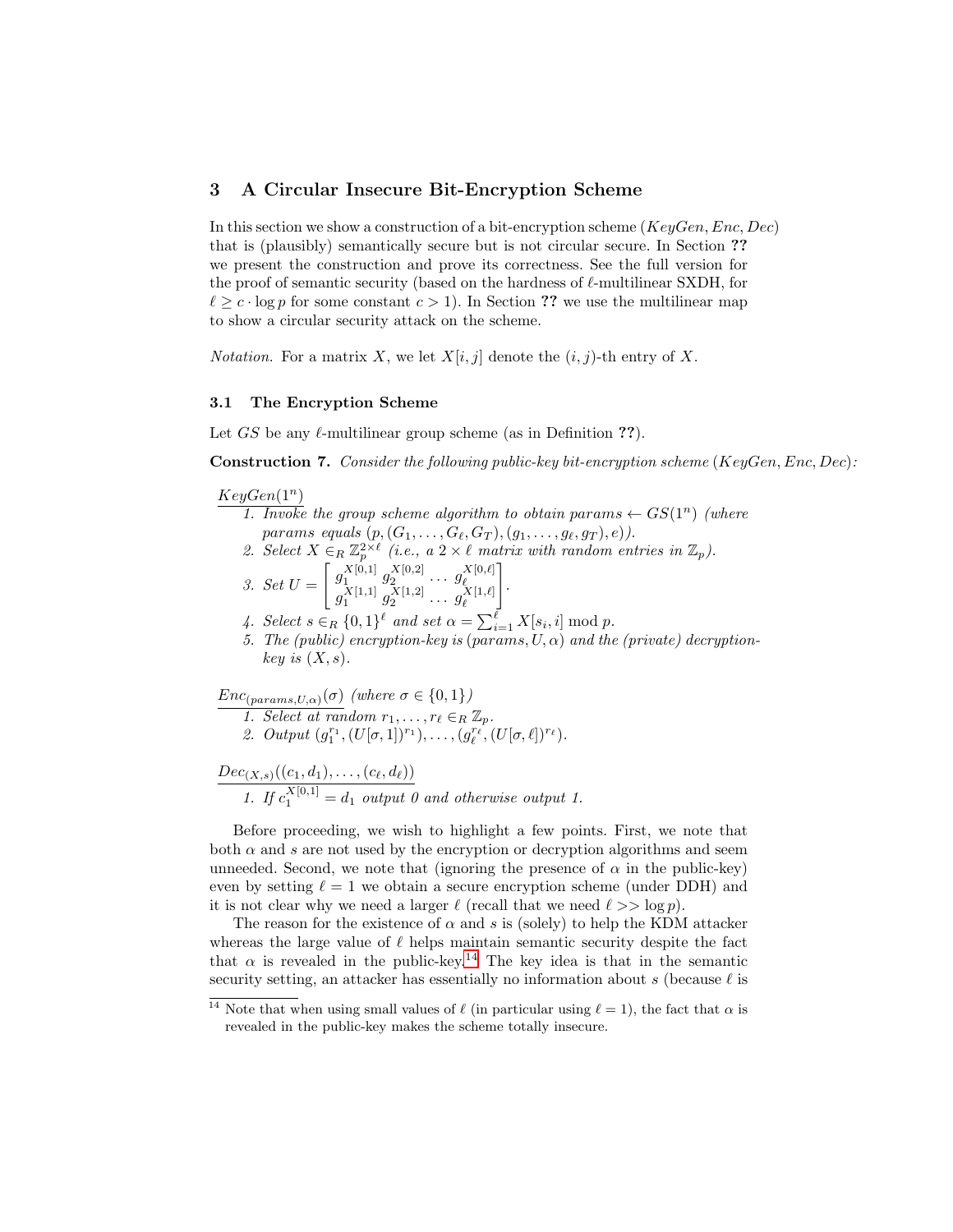sufficiently large that  $\alpha$  looks random) whereas, in the KDM setting, the attacker can obtain additional information about s (specifically encryptions of the bits of s) and can use this additional information to verify that  $\alpha$  is consistent with s.

The above gives us a way to distinguish between the KDM oracle and the all zeros oracle thereby breaking circular security with respect to indistinguishability of oracles. Using Theorem ?? this attack can be transformed into a full key-recovery attack.

We proceed to show that Construction ?? is indeed correct. See the full version for the proof that it is also semantically-secure (based on multilinear SXDH).

Correctness. Consider a pair of encryption and decryption keys  $((params, U, \alpha), (X, s))$ and let  $((c_1, d_1), \ldots, (c_{\ell}, d_{\ell}))$  be an encryption of a bit  $\sigma \in \{0, 1\}$ . If  $\sigma = 0$  then  $d_1 = c_1^{X[0,1]}$  and the ciphertext decrypts correctly to 0. If  $\sigma = 1$  then  $d_1 = c_1^{X[1,1]}$ and therefore, except with negligible probability,  $d_1 \neq c_1^{X[0,1]}$ . Hence, the ciphertext decrypts correctly to 1 (except with negligible probability).

Note that we can easily eliminate the negligible decryption error by sampling X from a statistically close distribution in which  $X[0, 1] \neq X[1, 1]$ .

## 3.2 The KDM Attack

We show a distinguisher that breaks the *circular security with respect to indis*tinguishability of oracles (Definition ??) of Construction ??. Using Theorem ??, we can obtain a KDM attack that breaks circular security with respect to key recovery (Definition ??).

Our distinguisher gets as input a public-key and has access to either the KDM oracle that on input i returns an encryption of the  $i$ -th bit of the decryption-key or to the all-zeros oracle that always returns an encryption of 0. The goal of the distinguisher is to distinguish between the two cases.

Consider the following distinguisher which has access to an alleged KDM oracle and gets as input an encryption-key  $(\text{params}, U, \alpha)$ :

- 1. For  $i = 1, \ldots, \ell$ :
	- (a) Query the oracle for an encryption  $((c_1, d_1), \ldots, (c_{\ell}, d_{\ell}))$  of  $s_i$  (the *i*-th bit of  $s$ ).
	- (b) Set  $y_i = c_i$  and  $z_i = d_i$ .
- 2. If  $e(y_1,..., y_\ell)^\alpha \equiv_p \prod_{i=1}^\ell e(y_1,..., y_{i-1}, z_i, y_{i+1},..., y_\ell)$  then output 1 and otherwise output 0 (where  $\equiv_p$  denotes congruence mod p).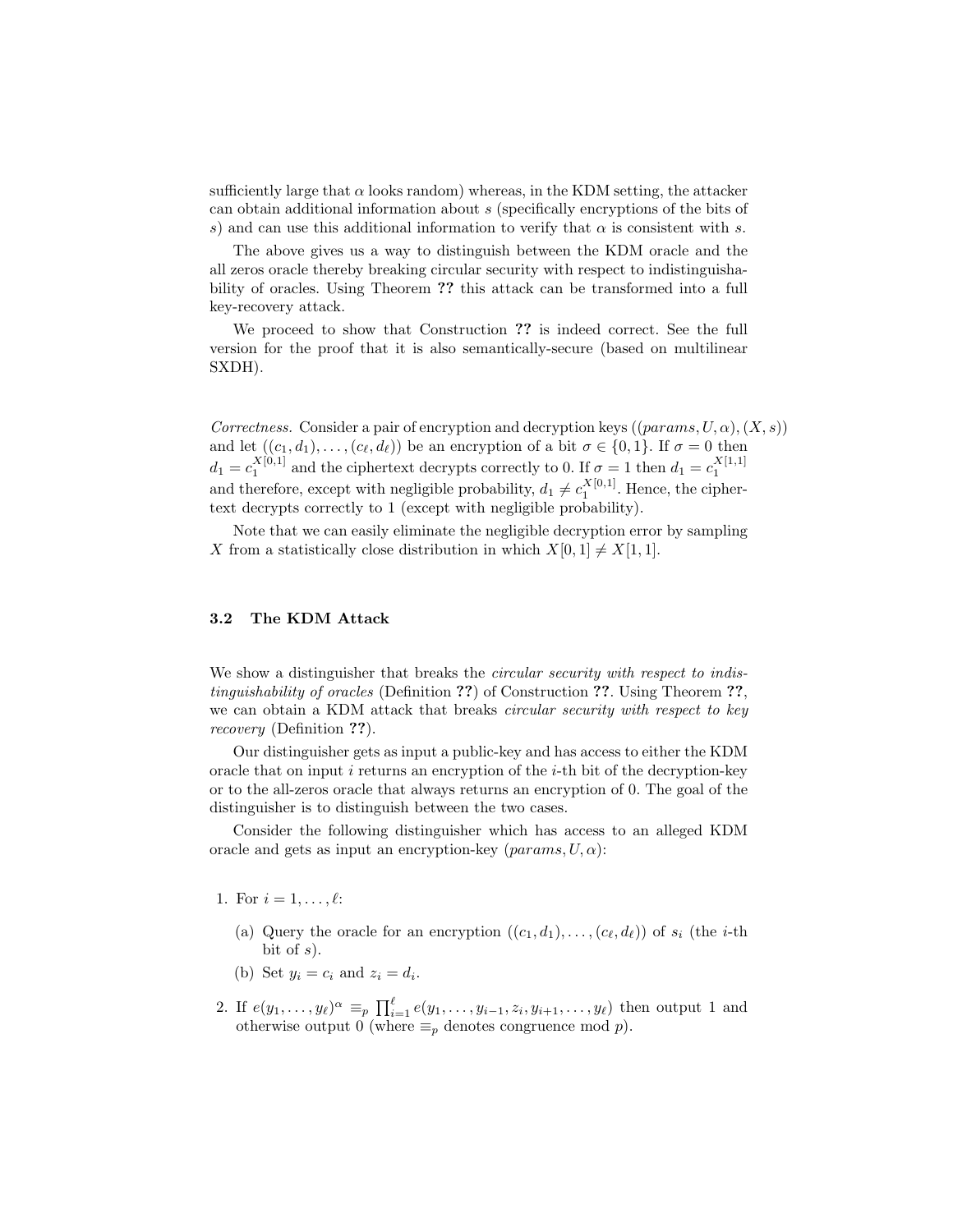We first show that when using the KDM oracle, the distinguisher always outputs 1. Indeed, in this case  $y_i = g_i^{r_i}$  and  $z_i = g_i^{r_i \cdot X[s_i, i]}$ . Therefore,

$$
\prod_{i=1}^{\ell} e(y_1, \dots, y_{i-1}, z_i, y_{i+1}, \dots, y_{\ell}) \equiv_p \prod_{i=1}^{\ell} e(g_1^{r_1}, \dots, g_{i-1}^{r_{i-1}}, g_i^{r_i X[s_i, i]}, g_{i+1}^{r_{i+1}}, \dots, g_{\ell}^{r_{\ell}})
$$
\n
$$
\equiv_p \prod_{i=1}^{\ell} e(g_1^{r_1}, \dots, g_{\ell}^{r_{\ell}})^{X[s_i, i]}
$$
\n
$$
\equiv_p e(g_1^{r_1}, \dots, g_{\ell}^{r_{\ell}})^{\sum_{i=1}^{\ell} X[s_i, i] \mod p}
$$
\n
$$
\equiv_p e(y_1, \dots, y_{\ell})^{\alpha}
$$

and so the distinguisher outputs 1 in this case.

Next, consider the case that the distinguisher uses the all zeros oracle. In this case we yet again have  $y_i = g_i^{r_i}$  but now  $z_i = g_i^{r_i \cdot X[0,i]}$  and so we have:

$$
\prod_{i=1}^{\ell} e(y_1, \dots, y_{i-1}, z_i, y_{i+1}, \dots, y_{\ell}) \equiv_p \prod_{i=1}^{\ell} e(g_1^{r_1}, \dots, g_{i-1}^{r_{i-1}}, g_i^{r_i \cdot X[0, i]}, g_{i+1}^{r_{i+1}}, \dots, g_{\ell}^{r_{\ell}})
$$
\n
$$
\equiv_p \prod_{i=1}^{\ell} e(g_1^{r_1}, \dots, g_{\ell}^{r_{\ell}})^{X[0, i]}
$$
\n
$$
\equiv_p e(y_1, \dots, y_{\ell}) \sum_{i=1}^{\ell} X[0, i] \bmod p.
$$

But, since the group  $G_T$  is cyclic, it holds that:

$$
\Pr\left[e(y_1,\ldots,y_\ell)^\alpha\equiv_p e(y_1,\ldots,y_\ell)^{\sum_{i=1}^\ell X[0,i]\bmod p}\right] = \Pr\left[\sum_{i=1}^\ell X[s_i,i]\equiv_p \sum_{i=1}^\ell X[0,i]\right] \leq 2^{-\ell} + \frac{1}{p}
$$

.

Hence, except with negligible probability, the distinguisher outputs 0 when given access to the all zeros oracle and we conclude that our distinguisher breaks the circular security of the scheme (with an overwhelming gap).

## 4 Equivalence of KDM Notions for Bit-Encryption

In this section, we establish an equivalence between the three notions of circular security for bit-encryption that were defined in Section ??.

Theorem 8. For every public-key bit-encryption scheme the following are equivalent:

- 1. The scheme is circular secure with respect to key recovery.
- 2. The scheme is circular secure with respect to message recovery.
- 3. The scheme is circular secure with respect to indistinguishability of oracles.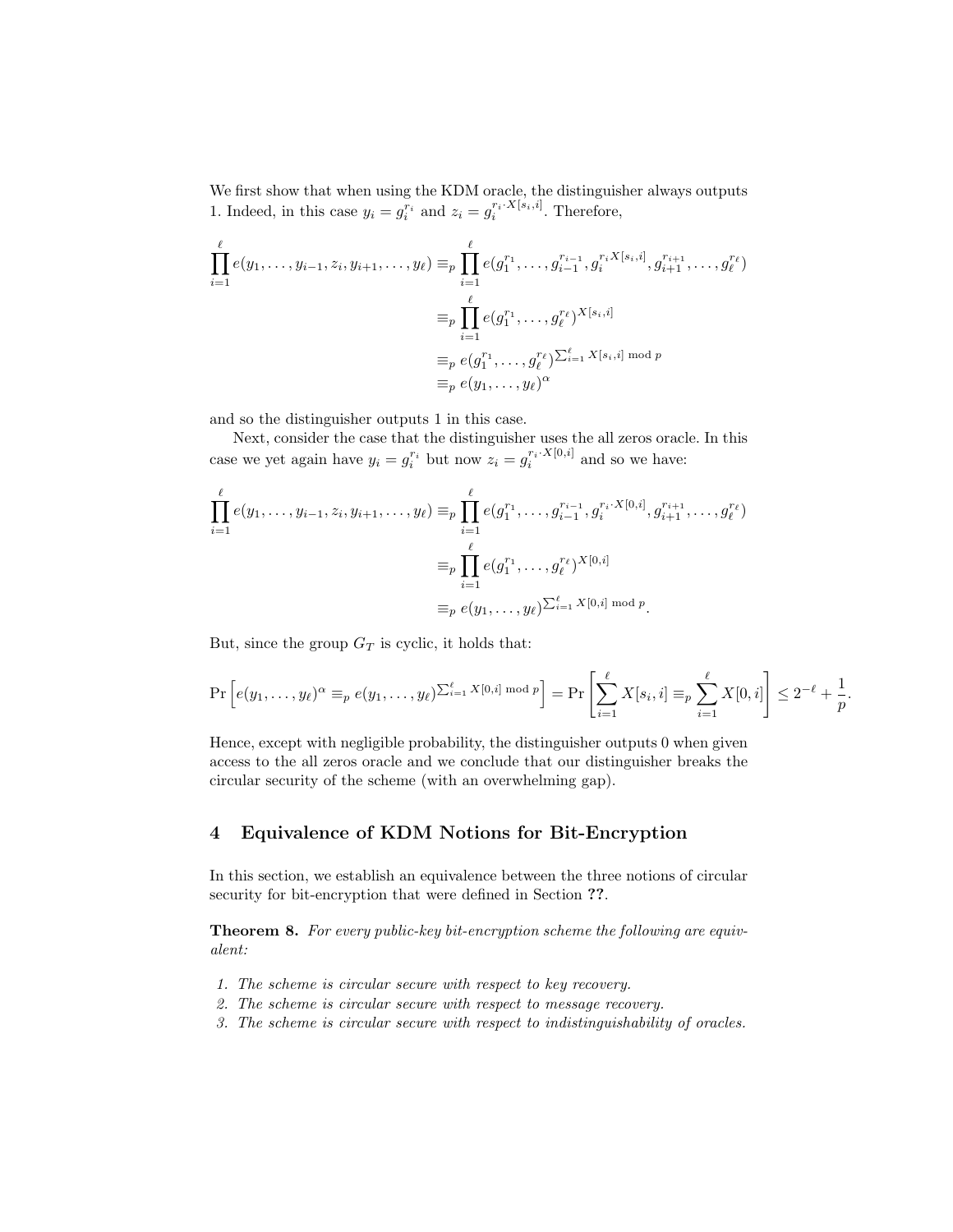In particular, Theorem ?? implies that an adversary that merely distinguishes between a KDM oracle and an all zeroes oracle with a non-negligible gap can be used to fully recover the decryption-key.

We provide sketches of the proofs. See the full version for full proofs.

## Lemma 9. Every public-key bit-encryption scheme that is circular secure with respect to key recovery is also circular secure with respect to message recovery.

Proof Sketch. Let (KeyGen, Enc, Dec) be a public-key bit-encryption scheme, and suppose that there exists an adversary A that has access to the KDM oracle and is given as input an encryption-key  $e$  and an encryption of a random bit  $b$ and manages to guess b with non-negligible advantage. We use  $A$  to construct a key-recovery adversary (which also has access to the KDM oracle).

Intuitively, it seems as though in order to find  $d_i$  (the *i*-th bit of the decryptionkey d), the key-recovery adversary can just invoke its KDM oracle on  $i$  to obtain  $c_i = Enc_e(d_i)$  and then run A on input  $(e, c_i)$  (while answering A's oracle queries using its own KDM oracle). The intuition is that since  $A$  is a message recovery attacker, it should output the bit  $d_i$ . The problem with this intuition is that A is only guaranteed to work when given an encryption of a random bit that is independent of the decryption-key (which is obviously not the case for  $d_i$ ).

We resolve this problem by restricting our attention to the set  $S$  of all keys  $(e', d')$  for which A manages to recover messages with non-negligible advantage. We make two simple observations:

- 1. The set S contains a polynomial fraction of the keys (this follows from the fact that A has a non-negligible advantage over all key pairs).
- 2. If a fixed key pair  $(e, d)$  is in S, then there should be a non-negligible gap between the distribution  $A(e, Enc_e(0))$  and the distribution  $A(e, Enc_e(1))$ .

Note that for a fixed  $(e, d)$ , the distribution  $A(e, Enc_e(d_i))$  is exactly  $A(e, Enc_e(0))$ if  $d_i = 0$  and  $A(e, Enc_e(1))$  if  $d_i = 1$ . Therefore, to find  $d_i$  we approximate the following probabilities:

- The probability  $\mu_0$  that A outputs 1 when given an encryption of 0.
- The probability  $\mu_1$  that A outputs 1 when given an encryption of 1.
- The probability  $\nu$  that A outputs 1 when given an encryption of  $d_i$ . (To approximate this probability we use fresh calls to the KDM oracle.)

We guess that  $d_i$  is the bit b such that  $\nu$  is closer to  $\mu_b$  than to  $\mu_{1-b}$  and we are correct with overwhelming probability (over the coins used for the approximations). By repeating this procedure for every  $i \in ||d||$  we obtain an overwhelming probability of finding d for every  $(e, d) \in S$ . Since S is sufficiently large, this gives us a non-negligible probability of finding D even for a random key-pair  $(e, d)$ . □

**Lemma 10.** Every public-key bit-encryption scheme that is circular secure with respect to message recovery is circular secure with respect to indistinguishability of oracles.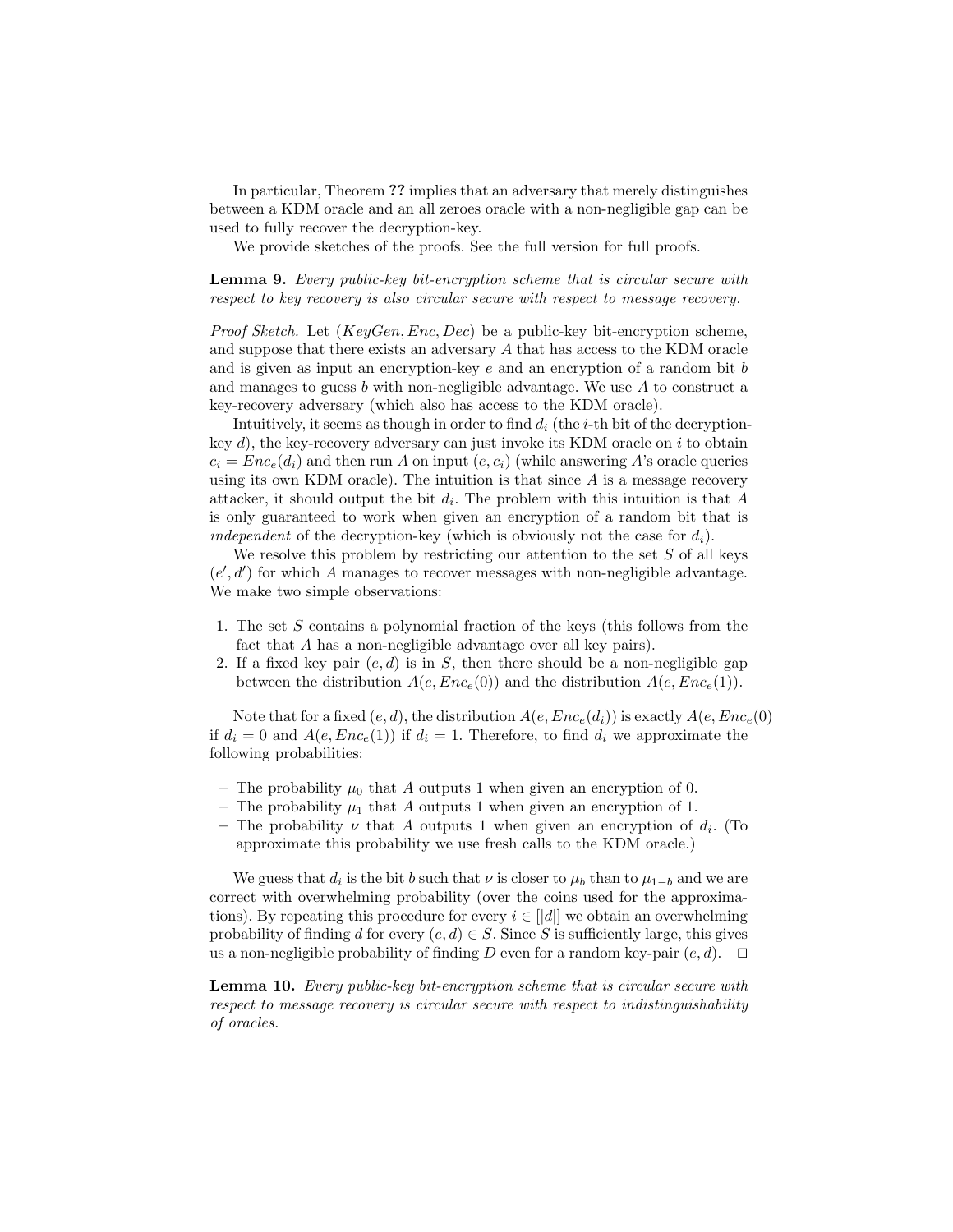*Proof Sketch.* Let  $(KeyGen, Enc, Dec)$  be a public-key bit-encryption scheme that is circular insecure with respect to indistinguishability of oracles. That is, there exists an adversary  $A$  that gets as input an encryption-key  $e$  and access to an oracle that is either the KDM oracle or the all-zeros oracle and manages to distinguish between the two cases.<sup>[15](#page-14-0)</sup> We use A to construct a circular security message recovery adversary  $A'$  for the scheme.

For simplicity, assume that  $A$  is just given an encryption-key  $e$  and a list of ciphertexts  $c_1, \ldots, c_\ell$  (where  $\ell$  is the length of the decryption-key d) and manages to distinguish between the case that for every  $i$  the ciphertext  $c_i$  is an encryption of the *i*-th bit of d and the case that for every i the ciphertext  $c_i$  is an encryption of 0.[16](#page-14-1)

We use a hybrid argument to argue that there exists an  $i \in [\ell]$  such that A, given input  $e, (c_1, \ldots, c_\ell)$ , distinguishes between the following two cases:

- 1.  $c_1, \ldots, c_{i-1}$  are encryptions of the first  $i-1$  bits of d and  $c_i, \ldots, c_\ell$  are encryptions of 0.
- 2.  $c_1, \ldots, c_i$  are encryptions of the first i bits of d and  $c_{i+1}, \ldots, c_{\ell}$  are encryptions of 0.

The hybrid argument only tells us that A distinguishes the two cases for a random pair of keys. The first step of our message-recovery adversary  $A'$  is to find i (this can be done by approximating the output distribution of A for every hybrid with respect to random key pair) and to check that A distinguishes between the two cases for the specific keys  $(e, d)$  (where A' uses the KDM oracle to generate the two neighboring distributions).

If  $A$  does not distinguish between the two cases then  $A'$  just outputs 0 and 1 with probability  $\frac{1}{2}$ . If on the other hand, A does distinguish (and by the hybrid argument there is a non-negligible probability for this event), then the  $i$ -th bit of d must be 1 (otherwise the two cases are identically distributed), and therefore  $A'$ can decrypt its challenge ciphertext c by running A on  $c_1, \ldots, c_{i-1}, c, c_{i+1}, \ldots, c_\ell$ where  $c_1, \ldots, c_{i-1}$  are encryptions of the first  $i-1$  bits of d and  $c_{i+1}, \ldots, c_\ell$  are encryptions of 0. If  $c$  is an encryption of 0 then the input to  $A$  corresponds to the  $(i-1)$ -th hybrid whereas if c is an encryption of 1 then the input corresponds to the  $i$ -th hybrid. The fact that  $A$  distinguishes between these two hybrids gives A' a non-negligible advantage in guessing the value of b.  $\Box$ 

To complete the equivalence theorem, we also need to show the following:

<span id="page-14-0"></span><sup>&</sup>lt;sup>15</sup> Actually, since Definition ?? explicitly requires semantic security, we may instead have an adversary that directly breaks semantic security. The same adversary also breaks circular security with respect to message recovery.

<span id="page-14-1"></span> $16$  In the general case we need to handle an adversary that can ask for t encryptions of each bit of the decryption-key, where  $t$  is a bound on the running time of the adversary. To handle this case, we construct an intermediate adversary A' that distinguishes between  $t$  encryptions of 0 and  $t$  encryptions of 1. We use an additional hybrid argument to show how to convert  $A'$  to a single message adversary (see the full version for details).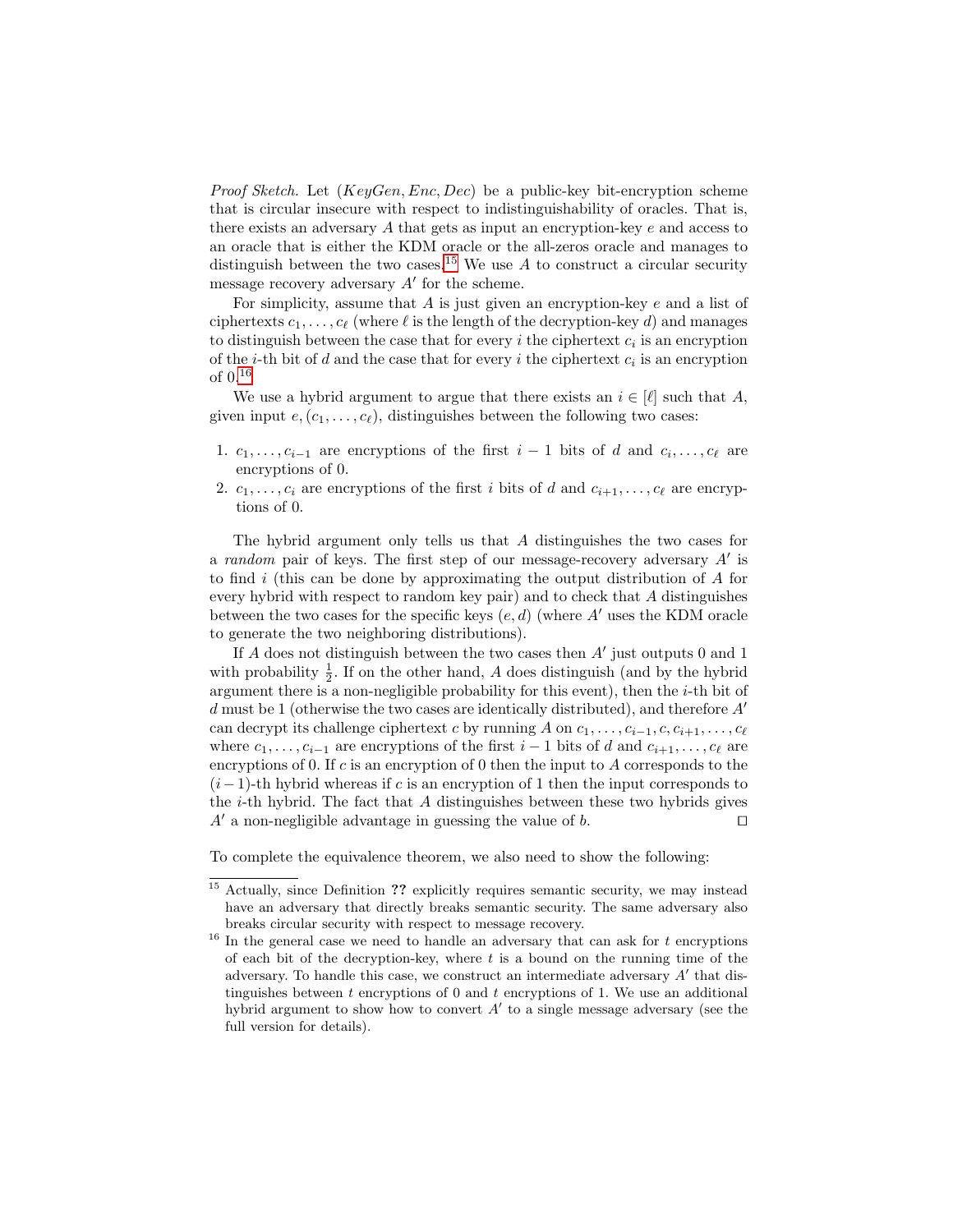**Lemma 11.** Every public-key bit-encryption scheme that is circular secure with respect to indistinguishability of oracles is also circular secure with respect to key recovery.

Intuitively, given a key recovery adversary we can obtain an indistinguishability of oracles adversary by running the key-recovery adversary using the alleged KDM oracle. If the oracle is indeed the KDM oracle then with non-negligible probability the adversary finds the decryption-key whereas if the oracle is the all zeros oracle then it should be infeasible to find the decryption-key. Since it is easy to check whether the output of the key-recovery adversary is a "good" decryption-key or not, we obtain a non-negligible advantage in distinguishing between the two oracles. See the full version for the full proof.

## 5 A Black-Box Impossibility Result

In this section we show that the bit-encryption conjecture cannot be proved by a black-box reduction. Actually, as discussed in Section ??, we prove a stronger result, that the circular security of every CCA-2 secure bit-encryption cannot be proved using a black-box reduction.

We start off by defining what we mean by a black-box reduction of circular security of bit-encryption to semantic security and to CCA-2 security:

Definition 12. A black-box reduction of circular security to semantic security for bit-encryption schemes is a probabilistic polynomial-time algorithm R such that for every encryption scheme (KeyGen, Enc, Dec) and every circular security adversary A for which there exists a polynomial p and infinitely many n such that:

$$
\left| \Pr_{(e,d)\leftarrow KeyGen(1^n)}[A^{O_{e,d}}(e) = 1] - \Pr_{(e,d)\leftarrow KeyGen(1^n)}[A^{J_e}(e) = 1] \right| > \frac{1}{2} + \frac{1}{p(n)}
$$

there exists a polynomial  $p'$  such that for infinitely many n:

$$
\Pr_{\substack{(e,d) \leftarrow KeyGen(1^n) \\ b \in R\{0,1\}}} [R^{(KeyGen,Enc,Dec),A}(e,Enc_e(b)) = b] > \frac{1}{2} + \frac{1}{p'(n)}
$$

where the probabilities are also over the coin tosses of all algorithms.

A black-box reduction of circular security to CCA-2 security is defined similarly except that the reduction  $R$  also has oracle access to the oracle  $Dec'_{d}$  that decrypts any message (using the decryption-key d) except for the challenge ciphertext.

We prove the following theorem:

Theorem 13. There exists no black-box reduction of circular security to semantic security for bit-encryption schemes. Furthermore, there also exists no fully black-box reduction of circular security to CCA-2 security for bit-encryption schemes.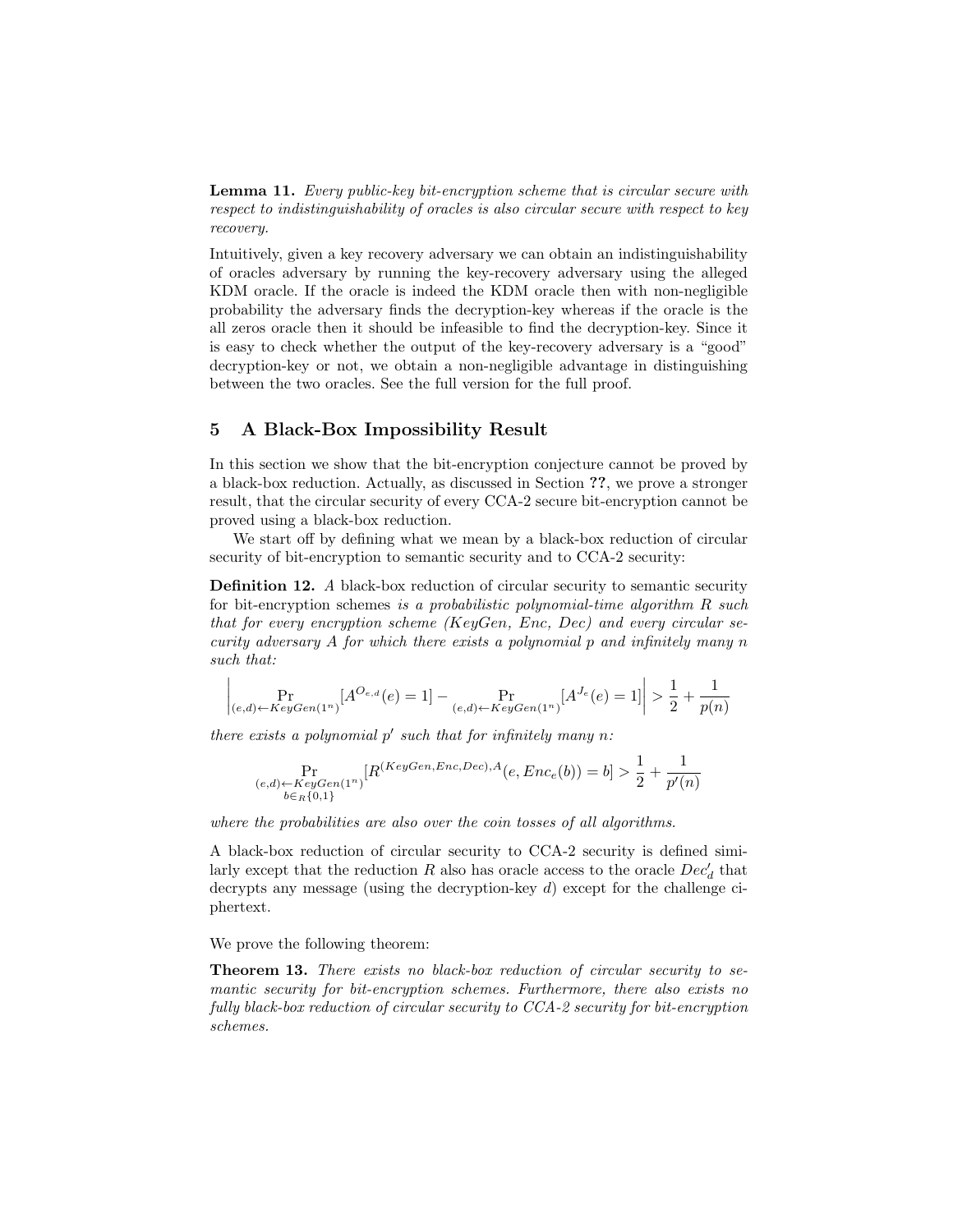Note that the furthermore clause actually implies the theorem since CCA-2 security implies semantic security. Therefore, to prove Theorem ??, it suffices to show a single encryption scheme and a successful circular security adversary for the scheme such that the scheme is CCA-2 secure even given access to the circular security adversary. Since we consider a reduction in which the circular security adversary is used in a black-box manner, we may even consider an inefficient circular security adversary.

For a given encryption-scheme, consider an inefficient circular security adversary A that given an encryption-key e first finds the corresponding decryptionkey  $d$  (suppose that  $d$  is uniquely determined by  $e$ ), then asks its oracle for encryptions of all the key bits, decrypts these ciphertexts to obtain  $d'_1, \ldots, d'_n$ (where  $n = |d|$ ) and outputs 1 if  $d' \stackrel{\text{def}}{=} d'_1, \ldots, d'_n$  equals d and  $\perp$  otherwise. Indeed, A breaks circular security and therefore to prove Theorem ??, it suffices to show a single encryption scheme for which it is infeasible to break semantic security even given oracle access to A.

Intuitively, we would like to argue that the adversary A specified above cannot be used to break the security of *any* CCA-2 secure encryption scheme (although to prove the theorem it suffices to show a single such scheme). The intuition is that for such schemes, it is infeasible, given only the encryption-key, to produce encryptions of all of the key bits.[17](#page-16-0) Therefore, it seems as though the reduction cannot use the circular security adversary A in any meaningful way and that A can be simulated by always returning  $\perp$ . Thus, it seems as though the scheme remains CCA-2 secure even given oracle access to A.

The problem with the foregoing argument is that the reduction may decide to query  $A$  not on its own challenge encryption-key  $e$  but on some related key  $e'$ . In such a case we can no longer argue that A can be simulated by just returning ⊥. While it seems strange for a *generic* reduction (which should work for any  $CCA-2$  encryption-scheme) to run A on keys other than its own, we cannot rule out this possibility.

We overcome this difficulty by restricting our attention only to reductions that also use the encryption-scheme as a black-box. Such reductions should also work when given an *inefficient* encryption-scheme. We use this fact to construct a specific inefficient CCA-2 secure encryption scheme that has the additional important property that its encryption keys are totally unrelated. Therefore, intuitively, querying the adversary A on a key  $e' \neq e$  cannot help the reduction break semantic security.

## Proof (of Theorem ??).

We construct an *inefficient* encryption scheme  $(KeyGen, Enc, Dec)$  and an inefficient circular security adversary A for  $(KeyGen, Enc, Dec)$  such that no algorithm R that makes only polynomially many oracle calls to  $(KeyGen, Enc, Dec)$ and A can break CCA-2 security. The encryption scheme that we construct has two main properties:

<span id="page-16-0"></span> $17$  If it were feasible to generate encryptions of all the key bits than a CCA attacker could use the decryption oracle on these encryptions to find the decryption-key and break the security of the scheme.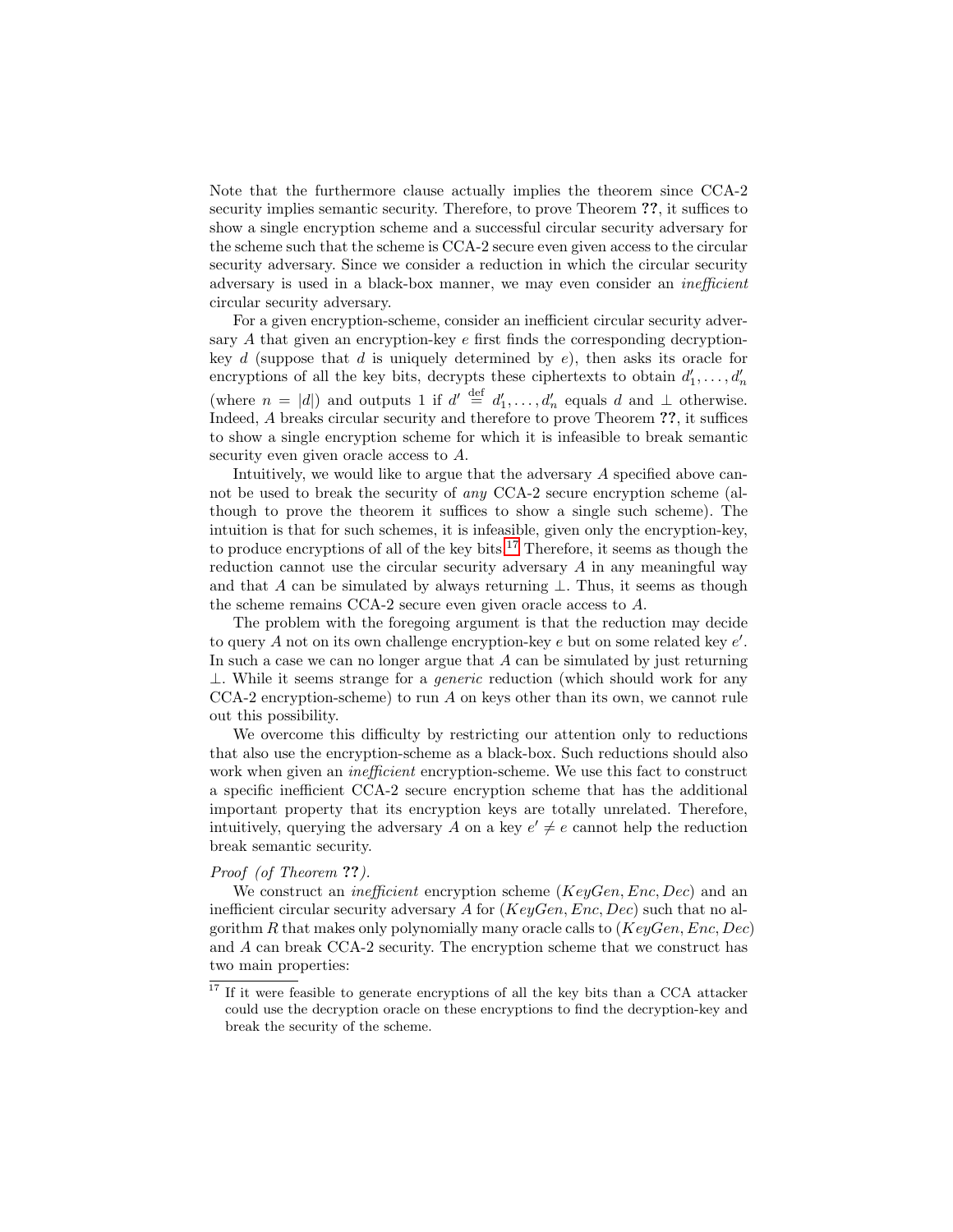- 1. Given only the encryption-key it is infeasible to generate encryptions of all of the bits of the private-key.
- 2. Encryption keys of the scheme are totally unrelated.

As is usual in black-box separations, our construction is randomized. That is, we construct a family of encryption schemes and consider a random encryption scheme in the family. Specifically, consider a totally random length tripling injective function  $\mathcal{G}: \{0,1\}^n \to \{0,1\}^{3n}$  and a collection of  $2^n$  random injective functions  $\mathcal{E} \stackrel{\text{def}}{=} {\{\mathcal{E}_e : \{0,1\} \times \{0,1\}^n \to \{0,1\}^{3n}\}}_{e \in \mathcal{G}(\{0,1\}^n)}$ . We define the following family of encryption schemes (indexed by  $\mathcal{G}, \mathcal{E}$ ):

 $KeyGen(1<sup>n</sup>)$ : select at random  $d \in \{0,1\}^n$  and output  $(e, d)$  such that  $e = \mathcal{G}(d)$ .  $Enc_e(\sigma)$ : select at random  $r \in \{0,1\}^n$  and output  $\mathcal{E}_e(\sigma, r)$ .  $Dec_d(c)$ : output  $b \in \{0,1\}$  if there exists an  $r \in \{0,1\}^n$  such that  $c = \mathcal{E}_e(b,r)$ ,

where  $e = \mathcal{G}(d)$ . Otherwise output  $\perp$ .

Note that  $(KeyGen, Enc, Dec)$  essentially form an idealized encryption scheme and that there is no correlation between different encryption keys. Additionally, note that both the set of encryption keys and the sets of ciphertexts are a random exponentially vanishing subset of  $\{0,1\}^{3n}$  and therefore a polynomially bounded adversary only has probability  $\frac{\text{poly}(n)}{2^{2n}} < 2^{-n}$  to produce a valid public-key or ciphertext without invoking the oracles KeyGen and Enc.

Consider the following inefficient circular security adversary for  $(KeyGen, Enc, Dec)$ :

 $A(e, (c_1, ..., c_n))$ : output 1 if there exist  $r_1, ..., r_n \in \{0, 1\}^n$  and  $d \in \{0, 1\}^n$ such that  $\mathcal{G}(d) = e$  and for every  $i \in [n]$ , it holds that  $c_i = \mathcal{E}_e(d_i, r_i)$ . Otherwise output ⊥.

The attacker A indeed breaks the circular security (with respect to indistinguishability of oracles) of (KeyGen, Enc, Dec) for every  $\mathcal{G}, \mathcal{E}$ . We proceed to show that the reduction cannot utilize  $A$  to break CCA-2. That is, we will show that for every probabilistic polynomial-time algorithm  $R$  and all sufficiently large n it holds that

$$
\Pr_{\substack{G,\mathcal{E}\\(e,d)\leftarrow G(1^n)\\b\in_R\{0,1\}}} [R^{(KeyGen,Enc,Dec),A,Dec'_d}(e,Enc_e(b)) = b] < \frac{1}{2} + 2 \cdot 2^{-n} \tag{1}
$$

where the probability is also over the coin tosses of all the algorithms and  $Dec'_{d}$  is the aforementioned CCA-2 decryption oracle. The existence of a single  $\mathcal{G}, \mathcal{E}$  that is semantically secure follows (from standard black-box techniques, see [?]).

Our main step is to show that  $R$  can essentially simulate  $A$  by itself (Proposition ??). Once we get rid of  $A$ , it is not hard to see that  $R$  cannot break semantic security (Proposition ??).